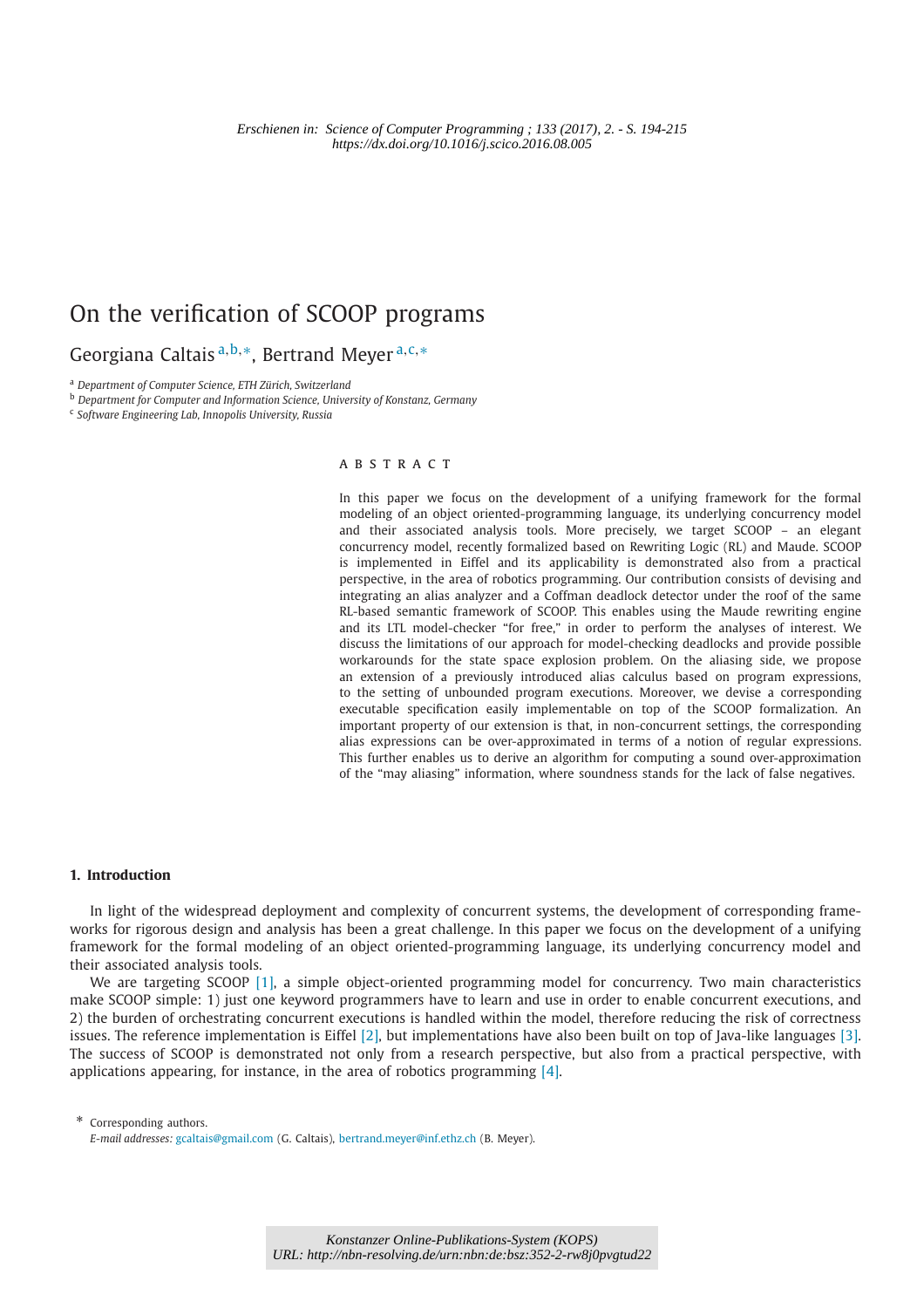The basis of a framework for the design and analysis of the SCOOP model has already been set. In this respect, we refer to the recent formalization of SCOOP in [1] based on Rewriting Logic (RL) [5], which is executable and straightforwardly implementable in the programming language Maude  $[6]$ . In  $[1]$  these capabilities have been successfully exploited in order to reason about the original SCOOP model and to identify a number of design flaws.

Moreover, an executable semantics can be exploited in order to formalize and "run" analysis tools for SCOOP programs as well. This facilitates the extension of the aforementioned SCOOP formalization to the level of a unifying executable semantic framework for the design and analysis of both the model and its concurrent applications. In this paper we focus on the *development of a RL-based toolbox for the analysis of SCOOP programs* on top of the formalization in [1]. We are interested in constructing an alias analyzer and a deadlock detector.

*Alias analysis* has been an interesting research direction for the verification and optimization of programs. One of the challenges along this line of research has been the undecidability of determining whether two expressions in a program *may* reference the same object. A rich suite of approaches aiming at providing a satisfactory balance between scalability and precision has already been developed in this regard. Examples include: (i) intra-procedural frameworks [7,8] that handle isolated functions only, and their inter-procedural counterparts  $[8-10]$  that consider the interactions between function calls; (ii) type-based techniques [11]; (iii) flow-based techniques [12,13] that establish aliases depending on the control-flow information of a procedure; (iv) context-(in)sensitive approaches [14,15] that depend on whether the calling context of a function is taken into account or not; (v) field-(in)sensitive approaches [16,17] that depend on whether the individual fields of objects in a program are traced or not.

There is a huge literature on heap analysis for aliasing [18], but hardly any paper that presents a calculus allowing the derivation of alias relations as the result of applying various instructions of a programming language. Hence, of particular interest for the work in this paper is the untyped, flow-sensitive, field sensitive, inter-procedural and context-sensitive calculus for may aliasing, introduced in [19]. The calculus covers most of the aspects of a modern object-oriented language, namely: object creation and deletion, conditionals, assignments, loops and (possibly recursive) function calls. The approach in [19] abstracts the aliasing information in terms of explicit access paths [20] referred to as *alias expressions* straightforwardly computed in an equational fashion, based on the language constructs. As we shall see later on in this paper, the language-based expressions can be exploited in order to reason about "may aliasing" in a finite number of steps in non-concurrent settings and, moreover, can be easily incorporated in the semantic rules defining SCOOP in [1].

The work most similar to our contribution is the one in  $[21]$ , where aliasing information is identified by exploiting regular behavior of (non-concurrent) programs, in a RL setting. The main difference with the results in [21] consists of how the abstract memory addresses corresponding to pointer variables are represented. In [21] these range over a finite set of natural numbers. In this paper we consider alias expressions build according to the calculus in [19], based on program constructs.

In [22] the authors focus on alias analysis and type inference for PHP and sketch a hypothetical solution of their approach in Maude. The alias analysis in [22] is inter-procedural as well, and can handle function pointers, recursive calls and references. One of the major differences with our work is that in [22], in order to derive correct analysis results, the authors run aliasing and type inference analysis in "tandem" until a fixpoint is reached. We guarantee the termination our analysis by exploiting a sound over-approximation of aliasing via the so-called regular alias expressions.

*Deadlock* is one of the most serious problems in concurrent systems. It occurs when two or more executing threads are each waiting for the other to finish. Along time, the complexity of the problem determined various approaches to combat deadlocks [23]. Examples include: (i) deadlock prevention [24] which ensures that at least one of the deadlock conditions cannot hold, (ii) deadlock avoidance [25] that provides a priori information so that the system can predict and avoid deadlock situations, (iii) deadlock detection [26,27] that detects and recovers from a deadlock state.

Our focus is on *deadlock detection* for SCOOP programs. We base our work on the fact that this type of analysis is in strict connection with the underlying model of interest. Consequently, as described in the corresponding subsequent sections, our approach consists of formalizing deadlocks in the context of the SCOOP concurrency model and enriching its semantics in [1] with the equivalent operational-based definition of deadlocks. This enables using the Maude rewriting capabilities "for free" in order to test SCOOP programs for deadlock. Nevertheless, the more ambitious goal of using the Maude LTL model-checker for deadlock detection is not straightforward. As discussed in more detail later on in this paper, verification of deadlocks was possible after reducing the SCOOP semantics in [1] and abstracting it based on aliasing information, and modifying a series of implementation aspects (such as indexed-based parameterizations) that determined state space explosion issues.

The literature on using static analysis [8] and abstracting techniques for (related) concurrency models is considerable. We refer, for instance, to the recent work in [28] that introduces a framework for detecting deadlocks by identifying circular dependencies in the (finite state) model of so-called contracts that abstract methods in an OO-language. Nevertheless, the integration of a deadlock analyzer in SCOOP on top of Maude is an orthogonal approach that aims at constructing a RL-based toolbox for SCOOP programs laying over the same semantic framework.

In [29] SCOOP programs are verified for deadlocks and other behavioral properties using GROOVE [30]. The work in [29] proposes a redefinition of the most common features of the SCOOP semantics based on graph transformation systems (GPSs). This is a bottom-up approach, as it aims at redefining the SCOOP semantics from scratch via GPSs, orthogonal to our rather top-down strategy of narrowing the original semantics proposed in [1].

There are several RL-based approaches to deadlock detection in the literature. In [31,32], for instance, the authors use the Maude LTL model checker to show deadlock-freedom in a dining philosophers implementation in C. In [33], the Maude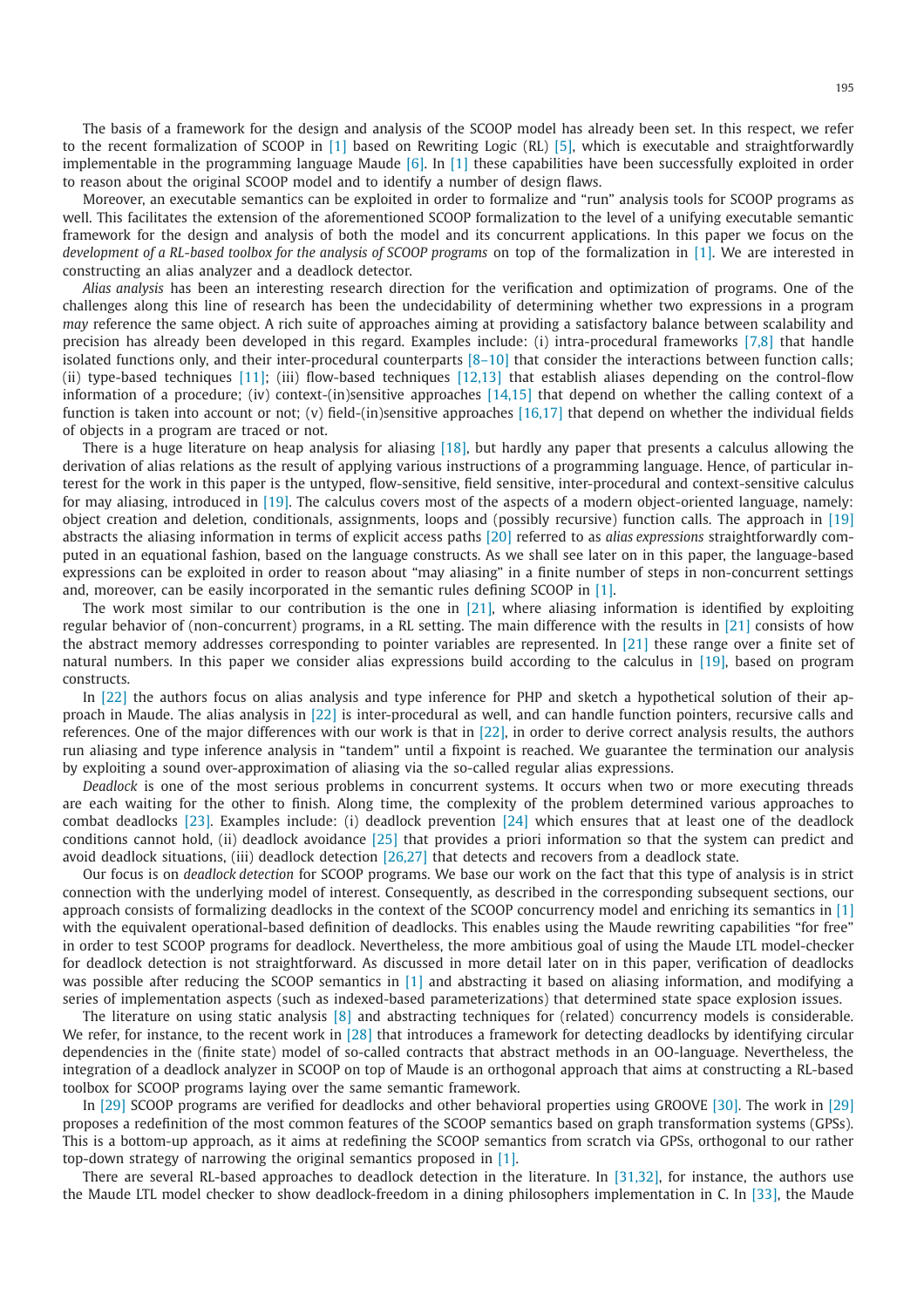LTL model checker is used to verify safety and liveness properties of Orc [34] programs such as a dining philosophers implementation and an online auction system. Nevertheless, none of the aforementioned results are used in the context of a unifying framework for specifying and clarifying a concurrency model [1], and analyzing its corresponding applications.

The results in this paper centre around SCOOP, as tackling aliasing and deadlock related aspects is particularly challenging in the context of a concurrency model as complex as SCOOP. However, exploiting a unifying RL-based framework for both designing the concurrency model and analyzing its corresponding applications raises certain issues that were not obvious at the stage of just formalizing SCOOP in [1]. Some of the identified design and implementation decision affecting the verification of SCOOP applications in a negative way can serve as guidelines in the context of other RL-based models as well.

This paper is an extended version of [35] where we proposed:

- 1. a translation of the (finite) alias calculus in [19] to the setting of unbounded program executions determined by finite executions of any length, together with a sound over-approximation technique based on (finitely representable) "regular alias expressions" capturing unbounded executions in non-concurrent settings;
- 2. a RL-based specification of the extended calculus suitable for integration within the SCOOP formalization in [1] (for this purpose we use a notation inspired by the K-framework enabling compact and modular definitions);
- 3. an algorithm for "may aliasing" (exploiting the finiteness property in 1.) calculating over-approximating aliases in nonconcurrent settings.

The current work adds to 1.–3. above:

- 4. the full, revised RL-based specification in 2. and the complete formal proofs showing the soundness of the overapproximating technique based on "regular alias expressions";
- 5. examples of exploiting the algorithm in 3. and its implementation on top of the SCOOP formalization in Maude [1];
- 6. the formalization and integration of a deadlock detection mechanism on top of the SCOOP operational semantics [1], together with discussions on the limitations of our approach and associated workarounds.

*Paper structure* The paper is organized as follows. In Section 2 we provide a brief overview of SCOOP. In Section 3 we introduce the extension of the alias calculus in [19] to unbounded executions. In Section 4 we provide the full RL-based executable specification of the calculus and a termination result. The implementation in SCOOP and further applications are discussed in Section 5. Section 6 is dedicated to deadlocking in SCOOP. In Section 7 we draw some conclusions and provide pointers to future developments.

#### **2. Brief introduction to SCOOP**

As already stated, the purpose of the current work is the development of a toolbox for the analysis of SCOOP programs by exploiting the semantics proposed in [1]. SCOOP is particularly attractive due to its simplicity and elegance, as it allows the switch from sequential to concurrent programming in a rather straightforward fashion, by means of just one keyword, namely, *separate*. Transparent to the user, the key notion in SCOOP is the processor, or *handler* (that can be a CPU, or it can also be implemented in software, as a process or thread). Handlers are in charge of executing the routines of "separate" objects, in a concurrent fashion.

For an example, assume a processor *p* that performs a call  $o.f(a_1, a_2,...)$  on an object *o*. If *o* is declared as "separate", then *p* sends a request for executing  $f(a_1, a_2,...)$  to  $q$  – the handler of *o* (note that *p* and *q* can coincide). Meanwhile, *p* can continue. Moreover, assume that *a*1,*a*2,... are of "separate" types. According to the SCOOP semantics, the application of the call  $f$ (...) will *wait* until it has been able to *lock* all the separate objects associated to  $a_1, a_2, \ldots$ . This mechanism guarantees exclusive access to these objects. Given a processor *p*, by *W* (*p*) we denote the set of processors *p waits* to release the resources *p* needs for its asynchronous execution. Orthogonally, by *H*(*p*) we represent the set of resources (more precisely, resource handlers) that *p* already acquired.

The semantics of SCOOP in [1] is defined over tuples of shape

$$
\langle p_1::St_1 \mid \ldots \mid p_n::St_n, \sigma \rangle \tag{1}
$$

(2)

where,  $p_i$  denotes a processor (for  $i \in \{1, \ldots, n\}$ ),  $St_i$  is the call stack of  $p_i$  and  $\sigma$  is the *state* of the system. States hold information about the *heap* (which is a mapping of references to objects) and the *store* (which includes the binding of the formal parameters to actual arguments, local variables, *etc*.). Processors communicate via *channels*.

Roughly speaking, one could classify the operational rules formalizing SCOOP in [1] in: a) *language rules* that provide the semantics of language constructs such as "if ...then ...else ...end" or "until ...loop ...end", and b) *control rules* implementing mechanisms such as locking or scheduling.

For an example in category a) above, consider the rules specifying "**if**" instructions:

*a* is fresh

$$
\langle p::\textbf{if } e \textbf{ then } St_1 \textbf{ else } St_2 \textbf{ end } ; St, \sigma \rangle \rightarrow
$$
  
\n $\langle p::\text{eval}(a, e); \text{wait}(a); \text{provided } a.data \text{ then } St_1 \text{ else } St_2; St, \sigma \rangle$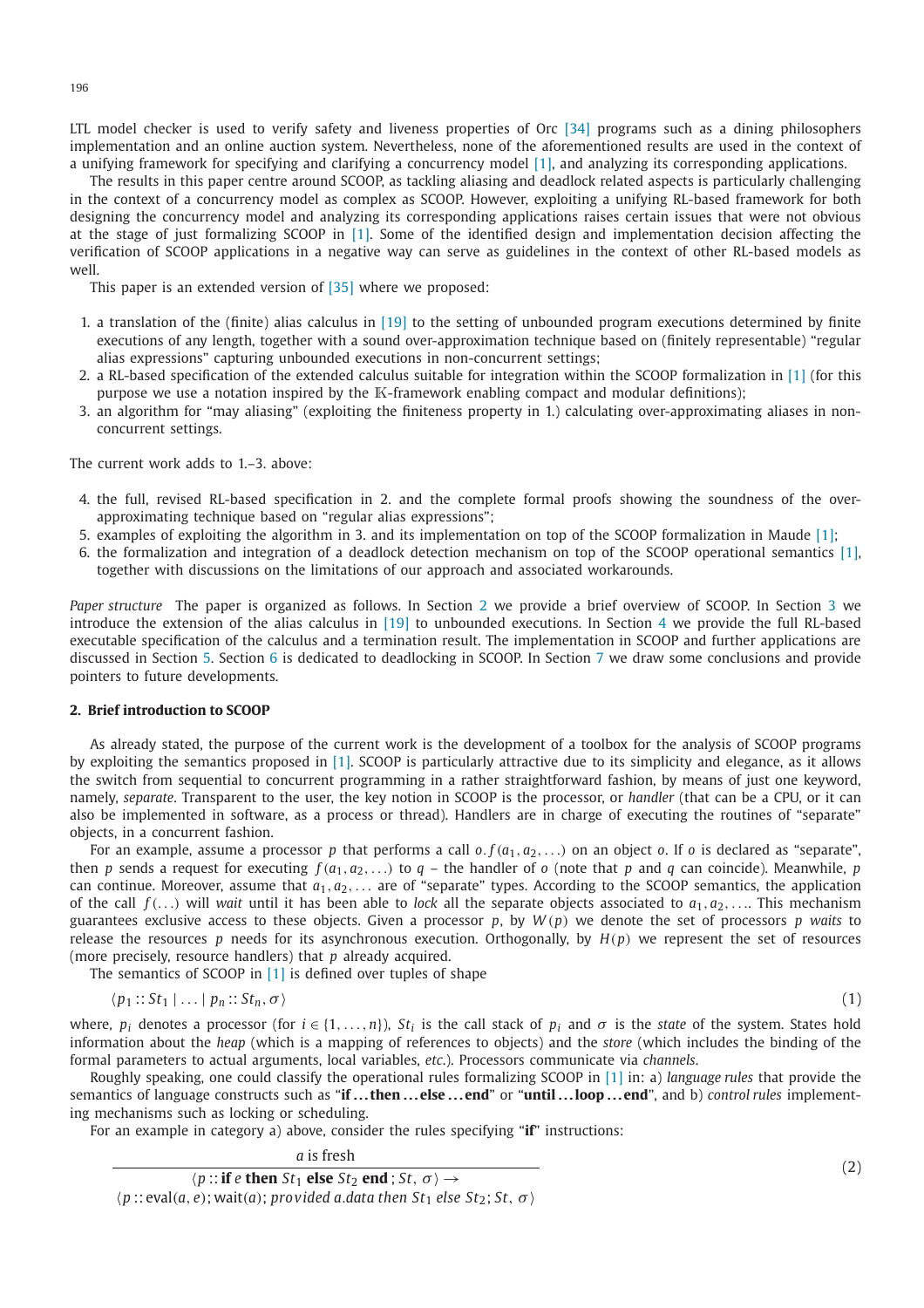197

$$
\frac{\cdot}{\langle p::provided\ true\ then\ St_1\ else\ St_2; St, \sigma \rangle \rightarrow \langle p::St_1; St, \sigma \rangle}
$$
\n(3)

$$
\frac{\cdot}{\langle p::provided\ false\ then\ St_1\ else\ St_2; St, \sigma \rangle \rightarrow \langle p::St_2; St, \sigma \rangle}
$$
\n(4)

Intuitively, "eval(*a*, *e*)" evaluates *e* and puts the result on a fresh channel *a* and "wait(*a*)" enables processor *p* to use the evaluation result stored in *a*.*data*. It is straightforward to see that, according to (3), in case the condition *e* is evaluated to *true* then the "**if** branch" *St*<sub>1</sub> is placed on top of the call stack of *p*. Otherwise, based on  $(4)$ , if *e* is evaluated to *f alse*, the "**else** branch" is executed.

As we shall see in Section 5, an operational view on the alias calculus in [19] exploiting the instructions of a programming language will enable a straightforward implementation on top of the "language rules" of SCOOP.

For the case b) above we refer to the locking rule:

$$
\langle p::lock(\lbrace q_1,\ldots q_m \rbrace); St, \sigma \rangle \rightarrow \forall q_i \in \lbrace q_1,\ldots,q_m \rbrace: \sigma.rq\_locked(q_i) = false
$$
\n
$$
\langle p::St, \sigma.lock\_rgs(p, \lbrace q_1,\ldots q_m \rbrace) \rangle
$$
\n
$$
\langle p::St, \sigma.lock\_rgs(p, \lbrace q_1,\ldots q_m \rbrace) \rangle
$$
\n
$$
(5)
$$

stating that a processor *p* can lock a set of handlers  $\{q_1, \ldots, q_m\}$  by calling *lock\_rqs* on the state  $\sigma$  whenever none of the handlers *qi* has previously been acquired by other processors, *i.e.*, σ.*rq*\_*locked*(*qi*) = *f alse*.

As will become clear in Section 6, "control rules" pave the way to an immediate implementation of a corresponding "deadlock rule" on top of the Maude formalization of SCOOP in [1].

#### **3. The alias calculus**

The calculus for *may aliasing* introduced in [19] abstracts the aliasing information in terms of explicit access paths referred to as "alias expressions". Consider, for an example, the case of a linked list. We write  $x_i$  ( $i \ge 0$ ) to represent node *i* in the list, and use a setter to assign the next node of the list:

$$
\begin{array}{ll}\n\text{create } x_0 \\
\text{loop} \\
i := i + 1 \\
\text{create } x_i \\
x_i.set\_next(x_{i-1}) \\
\text{end}\n\end{array} \tag{6}
$$

The result of the execution of the code above can be intuitively depicted as the infinite sequence:

 $x_0 \xleftarrow{\text{next}} x_1 \xleftarrow{\text{next}} \dots x_{k-1} \xleftarrow{\text{next}} x_k \xleftarrow{\text{next}} x_{k+1} \dots$ 

Hence, *x*<sup>0</sup> becomes aliased to *x*1.*next*, *x*2.*next*.*next*, *x*3.*next*.*next*.*next*, so on and so on. In short, the set of associated alias expressions can be equivalently written as:

$$
\{[x_i, x_{i+k} . \text{next}^k] \mid i \geq 0 \land k \geq 1\}.
$$
\n
$$
(7)
$$

The sources of imprecision introduced by the calculus in [19] are limited to ignoring tests in conditionals, and to "cutting at length *L*" for the case of possibly infinite alias relation corresponding to unbounded executions as in (6). The cutting technique considers sequences longer than a given length *L* as aliased to all expressions.

In this section we define an extension of the calculus in [19], to unbounded program executions. Moreover, we devise a corresponding sound over-approximation of "may aliasing" in terms of regular expressions, applicable in sequential contexts. This paves the way to developing an algorithm for the aliasing problem, as presented in Section 4. The machinery for collecting aliases is defined using a notation inspired by the K framework [36], as its operational flavor enables a straightforward integration within the SCOOP formalization in [1].

We proceed by recalling the notion of *alias relation* and a series of associated notations and basic operations, as introduced in [19].

**Definition 1** *(Alias expressions [19]).* We call an *alias expression* a (possibly infinite) path of shape *x*.*y*.*z*. ..., where *x* is a local variable, class attribute or Current, and *y*, *z*,... are attributes. Here, *Current*, also known as *this* or *self*, stands for the current object. For an arbitrary alias expression *e*, it is the case that *e*. *Current* = *Current*. *e* = *e*. *Intuitively, an expression <i>e*. *Current makes sense if, for instance, the type of Current is the class of the objects reached by e.*

**Definition 2** *(Alias relations [19]).* Let *E* represent the set of all expressions of a program. An *alias relation* is a symmetric and irreflexive binary relation *r* ⊆ *E* × *E*. Let [*e*1, *e*2] ∈ *r*; we call [*e*1, *e*2] an *alias pair* in *r*.

Given an alias relation *r* and an expression *e*, we define

$$
r/e = \{e\} \cup \{x : E \mid [x, e] \in r\}
$$

denoting the set consisting of all elements in *r* which are aliased to *e*, plus *e* itself.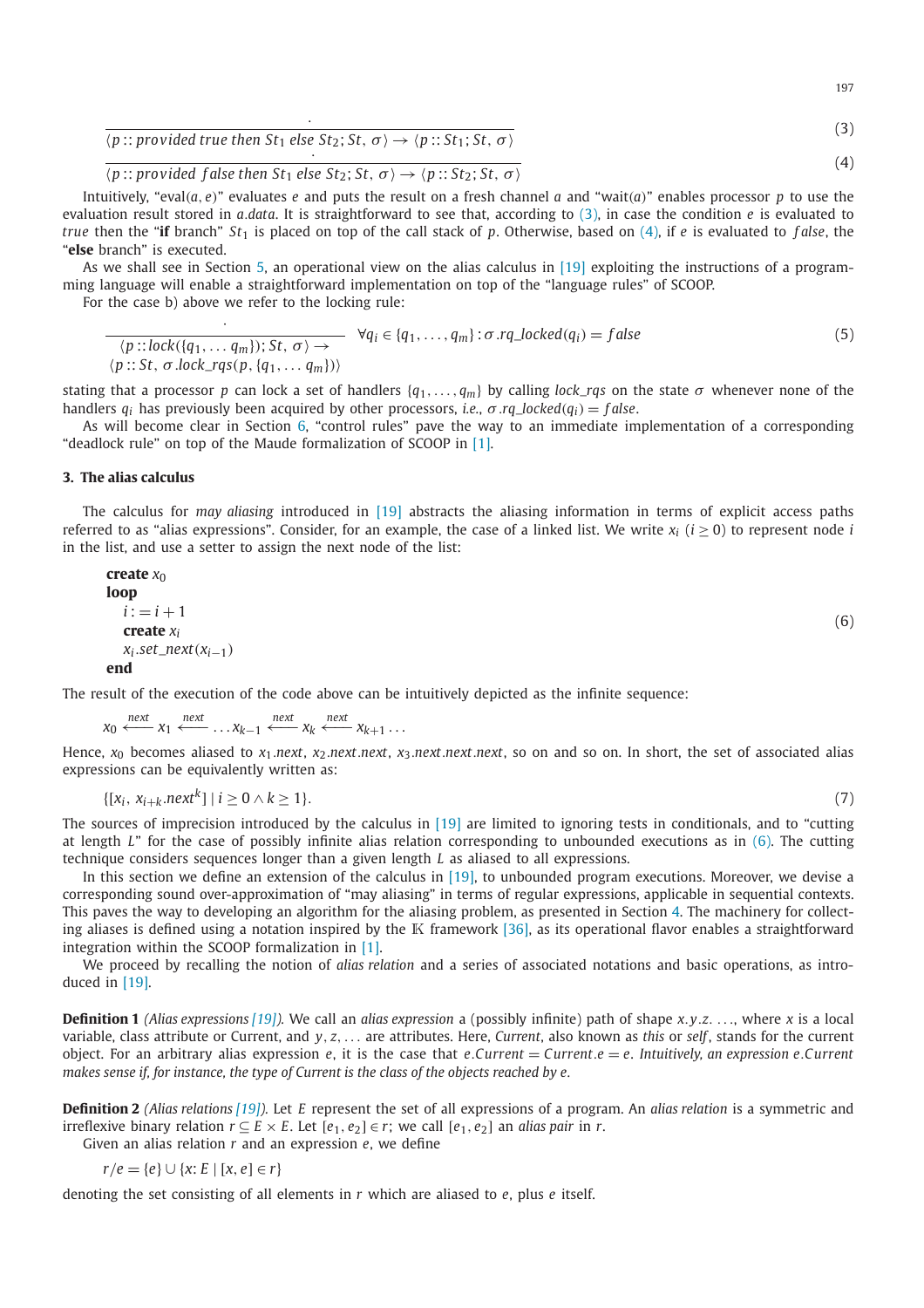Let *x* be an expression; we write *r* − *x* to represent *r* without the pairs with one element of shape *x*.*e*:

$$
r - x = \{ [e_1, e_2] \mid \forall e : E \cdot [e_1, e_2] \in r \wedge e_1 \neq x \cdot e \wedge e_2 \neq x \cdot e \}.
$$

By *a* ∈ *dom*(*t*) we refer to an attribute in the class corresponding to the object referred by the alias expression associated to *t*. For instance, given a class NODE with a field *next* of type NODE, and a NODE object *x*, we say that *next* is in the domain of  $t = x.next.next$ .

Intuitively, we say that an alias relation is *dot-complete*, whenever its elements are soundly extended via fields in their corresponding domains. The operation making a relation dot-complete is defined as follows:

 $dot-complete(r) = r \cup \{[t.a, s.a] \mid [t, s] \in r \land a \in dom(t)\} \cup \{[s.a, v] \mid [t, s] \in r \land [t.a, v] \in r\}.$ 

Let *x* be an alias expression and *u* be a set of expressions in *E*. We define the relation *r* augmented with pairs [*x*, *y*], for  $y \in u$ , and made dot complete as

*r*[*x* = *u*] = *dot-complete*(*r*<sup> $'$ </sup>) where *r*<sup> $'$ </sup> = *r* ∪ {[*x*, *y*] | *y* ∈ *u*}.

# *3.1. Extension to unbounded executions*

We further introduce an extension of the alias calculus in [19] to infinite alias relations corresponding to unbounded executions. The main difference in our approach is reflected by the definition of loops, which now complies to the usual fixed-point denotational semantics.

The alias calculus is defined by a set of axioms "describing" how the execution a program affects the aliasing between expressions. As in [19], the calculus ignores tests in conditionals and loops.

**Definition 3** (Program instructions [19]). Let x, x' be variable names and s a valid sequence x'.y<sub>1</sub>.y<sub>2</sub>...y<sub>n</sub> with y<sub>1</sub>  $\in$  dom(x'), *y*<sub>2</sub> ∈ *dom*(*x'*.*y*<sub>1</sub>),..., *y<sub>n</sub>* ∈ *dom*(*x'*.*y*<sub>1</sub>..., *y<sub>n−1</sub>*). Let *f* be a routine name and *l* the actual parameters of a call of *f*. The *program instructions* are defined as follows:

$$
p ::= p; p | \text{then } p \text{ else } p \text{ end } |
$$
  
create x | forget x | x := s |  
loop p end | call  $f(l)$  | x-call  $f(l)$ . (8)

We write *r* » *p* to represent the alias information obtained by executing *p* when starting with the initial alias relation *r*.

We further give the axioms of the extended alias calculus. The axiom for sequential composition is defined in the obvious way:

$$
r \ast (p;q) = (r \ast p) \ast q. \tag{9}
$$

Conditionals are handled by considering the union of the alias pairs resulted from the execution of the instructions corresponding to each of the two branches, when starting with the same initial relation:

$$
r*(\text{then } p \text{ else } q \text{ end}) = r * p \cup r * q. \tag{10}
$$

As previously mentioned, we define *r* » **loop** *p* **end** according to its informal semantics: "execute *p* repeatedly any number of times, including zero". The corresponding rule is:

$$
r \circ (\text{loop } p \text{ end}) = \bigcup_{n \in \mathbb{N}} (r \circ p^n) \tag{11}
$$

where  $p^n$  is the sequential composition of  $p$  with itself for  $n$  times and  $\vert \cdot \vert$  stands for the union of alias relations, as above. This way, our calculus is extended to finite executions of any length. This is the main difference with the approach in [19] that proposes a "cutting" technique restricting the model to a maximum length *L*. In [19], sequences longer than *L* are considered as aliased to all expressions. Orthogonally, for sequential settings, we provide finite representations of infinite alias relations based on over-approximating regular expressions, as we shall see in Section 3.2.

Both the creation and the deletion of an object *x* eliminate from the current alias relation all the pairs having one element prefixed by *x*:

$$
r \times (\text{create } x) = r - x
$$
  
\n
$$
r \times (\text{forget } x) = r - x.
$$
\n(12)

The (qualified) function calls comply to their initial definitions in [19]:

$$
r \circ (\text{call } f(l)) = (r[f^{\bullet}:l]) \circ |f|
$$
  
\n
$$
r \circ (x.\text{call } f(l)) = x.((x'.r) \circ \text{call } f(x'.l)).
$$
\n(13)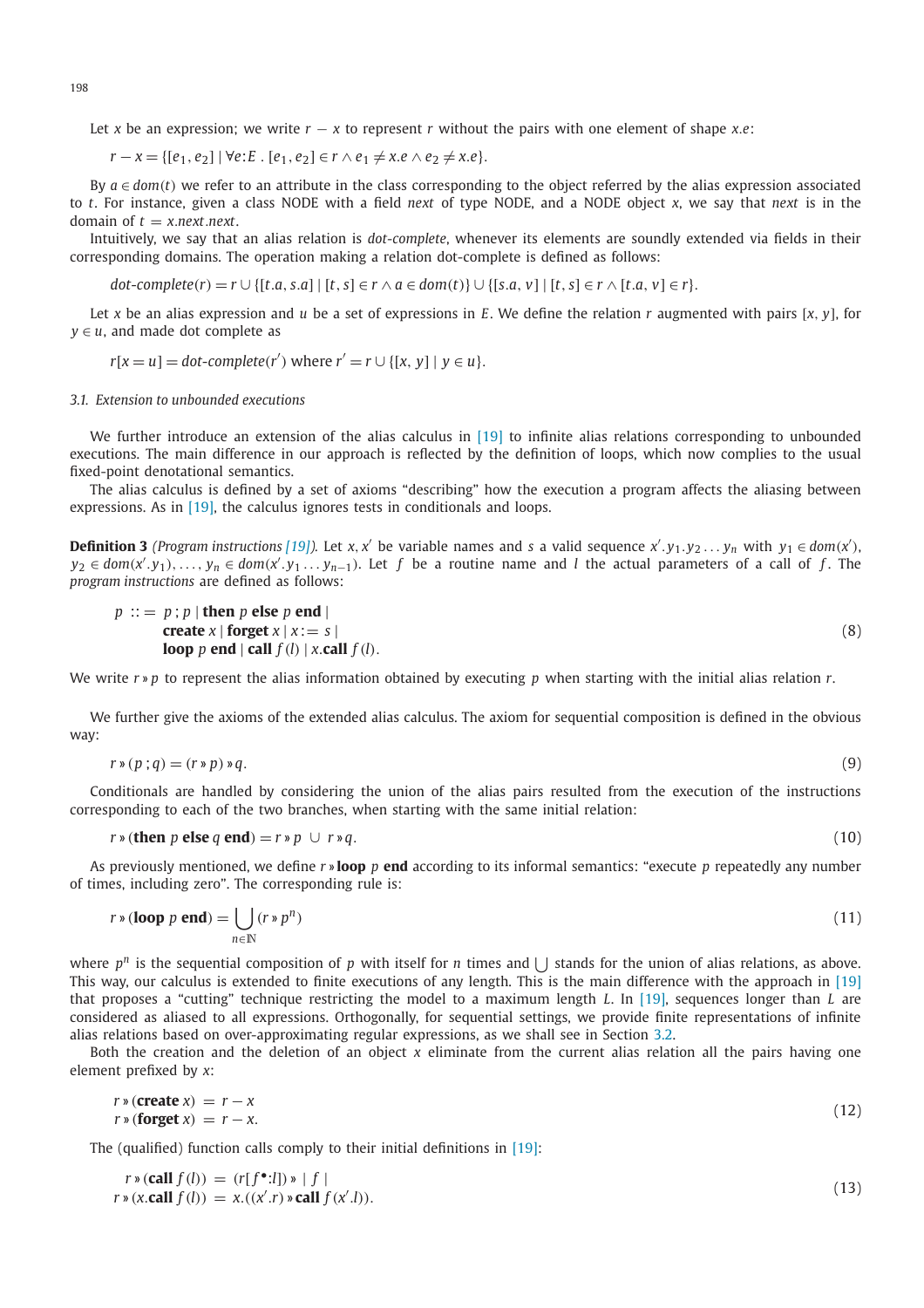199

Here  $f^{\bullet}$  and  $|f|$  stand for the formal argument list and the body of f, respectively, whereas  $r[u:v]$  is the relation r in which every element of the list *v* is replaced by its counterpart in *u*.

Consider a call *x*.**call** *f* (*l*) executed on behalf of a certain client object, which applies *f* to a supplier object referenced by *x*. In order to compute the aliasing induced by *x*.**call** *f* (*l*) when starting with an aliasing environment *r*, we need to compute the aliasing induced by the execution of *f* from *r* as seen by the supplier object *x*. This supplier view is *x* .*r* with both elements of every pair in *r* prefixed by the negative reference *x* . Intuitively, *x* can be seen as a back pointer giving access to the client. In accordance, the alias calculus evaluates *x* .*x* to *Current*. Intuitively, the negative variable *x* is meant to transpose the context of the qualified call to the context of the caller.

For an example, consider a class *C* in an OO-language, and an associated procedure *f* that assigns a local variable *y*, defined as:  $f(x)$  {  $y := x$  }. Then, for instance, the aliasing for *a*.call  $f(a)$  computes as follows:

 $\emptyset$  » *a*.call  $f(a) =$  $a.(a'.\emptyset \times y := a'.a) =$  $a.(\emptyset \rightarrow v) =$  *Current* $) =$ *dot-complete*({[*a*.*y*,*a*]}).

Recursive function calls can lead to infinite alias relations if they do not terminate. In sequential settings, as for the case of loops, the mechanism exploiting sound regular over-approximations in order to derive finite representations of such relations is presented in the subsequent sections.

The axiom for assignment is as well in accordance with its original counterpart in [19]:

$$
r \times (x := s) = (r_1 - x)[x = (r_1/s - x)] - 0x
$$
  
where  $r_1 = r[0x = x]$  (14)

where *ox* is a fresh variable (that stands for "old *x*"). Intuitively, the aliasing information w.r.t. the initial value of *x* is "saved" by associating x and *ox* in r and closing the new relation under dot-completeness, in  $r_1$ . Then, the initial x is "forgotten" by computing  $r_1 - x$  and the new aliasing information is added in a consistent way. Namely, we add all pairs  $(x, s')$ , where *s* ranges over *r*1/*s* − *x* representing all expressions already aliased with *s* in *r*1, including *s* itself, but without *x*. Recall that alias relations are not reflexive, thus by eliminating *x* we make sure we do not include pairs of shape [*x*, *x*]. Then, we consider again the closure under dot-completeness and forget the aliasing information w.r.t. the initial value of *x*, by removing *ox*.

**Remark 4.** It is worth discussing the reason behind *not* considering transitive alias relations. Assume the following program:

# **then**  $x := v$  **else**  $v := z$  **end**

Based on the equations (10) and (14) handling conditionals and assignments, respectively, the calculus correctly identifies the alias set:  $\{[x, y], [y, z]\}$ . Including  $[x, z]$  would be semantically equivalent to the execution of the two branches in the conditional at the same time, which is not what we want.

# *3.2. A sound over-approximation*

In a non-concurrent or, sequential setting, the challenge of computing the alias information in the context of (infinite) loops and recursive calls reduces to evaluating their corresponding "unfoldings", captured by expressions of shape

 $r \times p^n$ ,

with *n* ranging over naturals N, *r* an (initial) alias relation  $(r = \emptyset)$ , and *p* a *basic block* defined by:

| $p ::= p : p  $ then p else p end |      |
|-----------------------------------|------|
| create $x \mid$ forget $x \mid$   | (15) |
| $x := s$ .                        |      |

The value  $r * p^n$  refers to the alias relation obtained by recursively executing the control block  $p$  for  $n$  times, and it is calculated in the expected way:

$$
r * p0 = r
$$
  

$$
r * pk+1 = (r * pk) * p.
$$

Consider again the code in (6):

```
create x<sup>0</sup>
loop
   i := i + 1create xi
   xi.set_next(xi−1)
end
```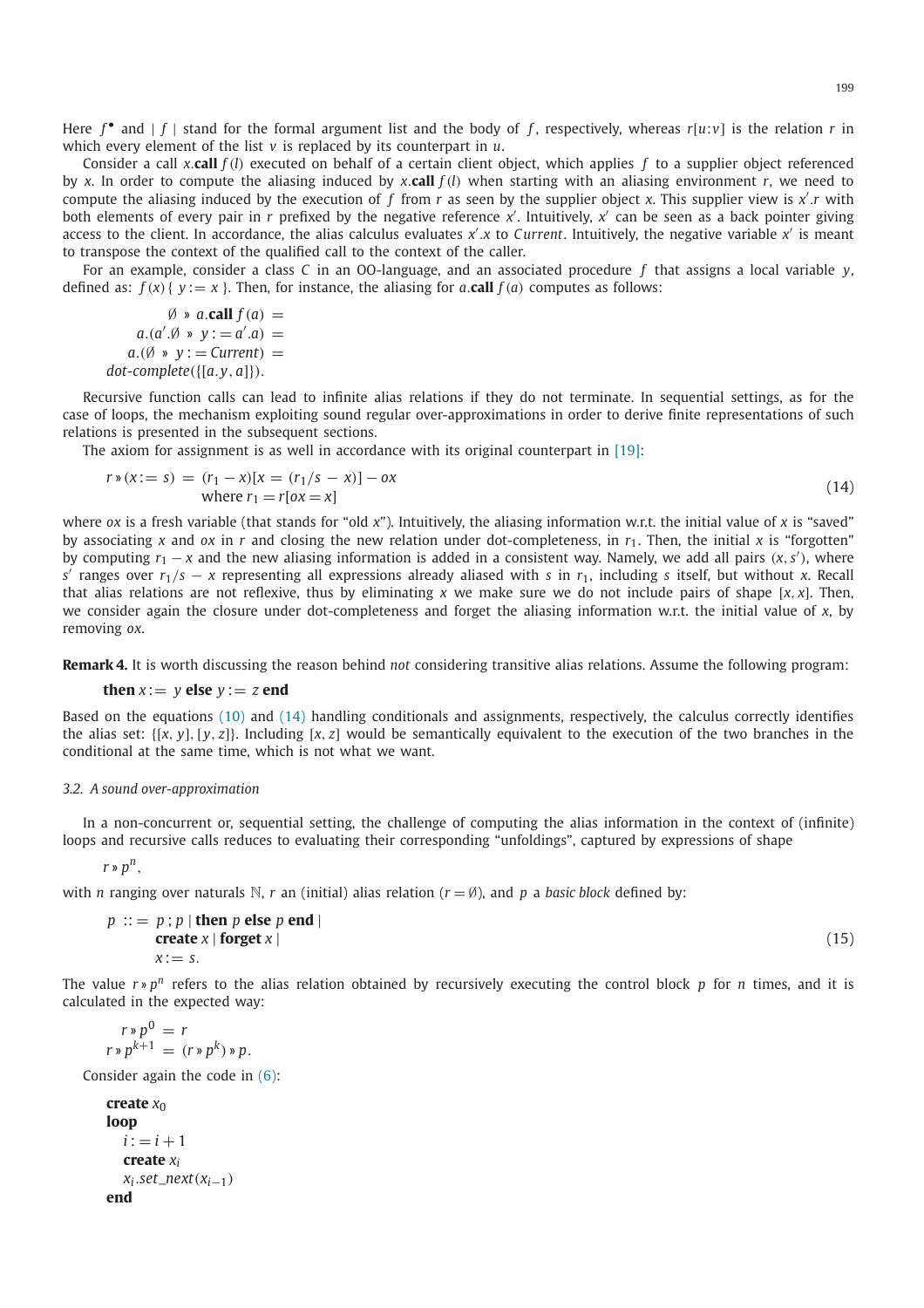Its execution generates an alias relation including an infinite number of pairs of shape:

$$
[x_i, x_{i+1} \text{.next}], [x_i, x_{i+2} \text{.next} \text{.next}], [x_i, x_{i+3} \text{.next} \text{.next} \text{.next}].\tag{16}
$$

In what follows we provide a way to compute finite representations of infinite alias relations in sequential settings. The key observation is that alias expressions corresponding to unbounded program executions grow in a regular fashion. See, for instance, the aliases in (16), which are pairs of type  $[x_i, x_{i+k}$ .*next*<sup> $k \ge 1$ </sup>.

Regular alias expressions are defined similarly to the regular languages over an alphabet. We say that an alias expression is *regular* if it is a local variable, class attribute or *Current*. Moreover, the concatenation  $e_1$ ,  $e_2$  and the choice  $e_1 + e_2$  of two regular alias expressions *e*<sup>1</sup> and *e*<sup>2</sup> are also regular. Given a regular alias expression *e*, the expression *e*∗ is also regular; here (−)<sup>∗</sup> denotes the Kleene star. We call an alias relation *regular* if it consists of pairs of regular alias expressions.

**Proposition 5.** *Let r be a regular alias relation and*

 $p ::=$  *create*  $x \mid$  **forget**  $x \mid x := s$ .

*In a sequential setting, it is the case that r* » *p is regular.*

**Proof.** First, observe that the name of a variable *x* and the right-hand side of an assignment  $x := s$  as introduced in Definition 3, in Section 3, are regular alias expressions. Hence, by Definition 2, it follows that *r*/*s*, *r* − *x*, *dot-complete*(*r*) and *r*[ $x = s$ ] preserve regularity of alias relations. Consequently, by (12) and (14) *r*  $\alpha$  **create** *x*, *r*  $\alpha$  **forget** *x* and *r*  $\alpha$ *x* := *s* are regular alias relations.  $\Box$ 

**Lemma 6.** Let r be a regular alias relation and p a basic block as in  $(15)$ . In a sequential setting, the following hold:

(a) *r* » *p is regular;* (b)  $r * p^n$ , with  $n \geq 1$ , *is regular.* 

**Proof.** The proof of (a) follows by induction on the structure of *p*.

*Base case:*  $p ::=$  **create**  $x |$  **forget**  $x | x := s$ . The result follows by Proposition 5.

*Induction step*. Assume *r'* » *p'* is regular for all regular relations *r'* and all basic blocks *p'* with simpler structure than *p*. Let  $p =$  then  $p_1$  else  $p_2$  end. By definition,  $\overline{r} = r \times$  then  $p_1$  else  $p_2$  end =  $(r \times p_1) \cup (r \times p_2)$ . Hence, by the induction hypothesis, it follows that  $\bar{r}$  is regular.

Let  $p = p_1$ ;  $p_2$ . By definition,  $\overline{r} = r * p_1$ ;  $p_2 = (r * p_1) * p_2$ . By the induction hypothesis, it holds that  $\tilde{r} = (r * p_1)$  is regular. Hence, by the induction hypothesis, it follows that  $\bar{r} = \tilde{r} * p_2$  is regular as well.

(17)

The proof of (b) is by induction on *n*. The base case, when  $n = 1$ , follows by Lemma 6(a). The induction step follows immediately by the induction hypothesis, as  $r * p^{n+1} = (r * p^n) * p$ .  $\Box$ 

**Lemma 7.** *Let r be a regular alias relation and*

 $p ::= p$ ;  $p |$  **then**  $p$  **else**  $p$  **end**  $p$ *create*  $x \mid$  **forget**  $x \mid x := s \mid$ **loop** *p* **end**

*In a sequential setting, the following hold:*

(a) *r* » *p is regular;* (b)  $r * p^n$ , with  $n \geq 1$ , is regular.

**Proof.** The proof of (a) is by induction on *n* – the number of *nested* loops in *p*.

 $\mathbf{r}$ 

*Base case:*  $n = 0$ . The result follows immediately by Lemma 6(a), for *p* a basic block as in (15). Let  $p = p_1$ ; loop *q* end;  $p_2$ , with  $p_1$ ,  $p_2$  and *q* basic blocks as in (15). The following holds:

$$
r' = r * p_1; \textbf{loop } q \textbf{ end}; p_2 = \bigcup_{n \in \mathbb{N}} r * p_1 * q^n * p_2.
$$

Hence, by Lemma 6(b), r' is regular.

*Induction step*. Assume *r* » *p* is regular for all regular relations *r* and *p* instruction blocks with maximum *n* nested loops, built as in (17). Let  $p = p_1$ ; loop *q* end;  $p_2$ , with  $p_1$ ,  $p_2$  and *q* instruction blocks with maximum *n* nested loops, built as in (17). It is the case that  $\overline{r} = r * p_1$ ; loop *q* end;  $p_2 = \bigcup_{n \in \mathbb{N}} r * p_1 * q^n * p_2$ . Hence,  $\overline{r}$  is regular by the induction hypothesis.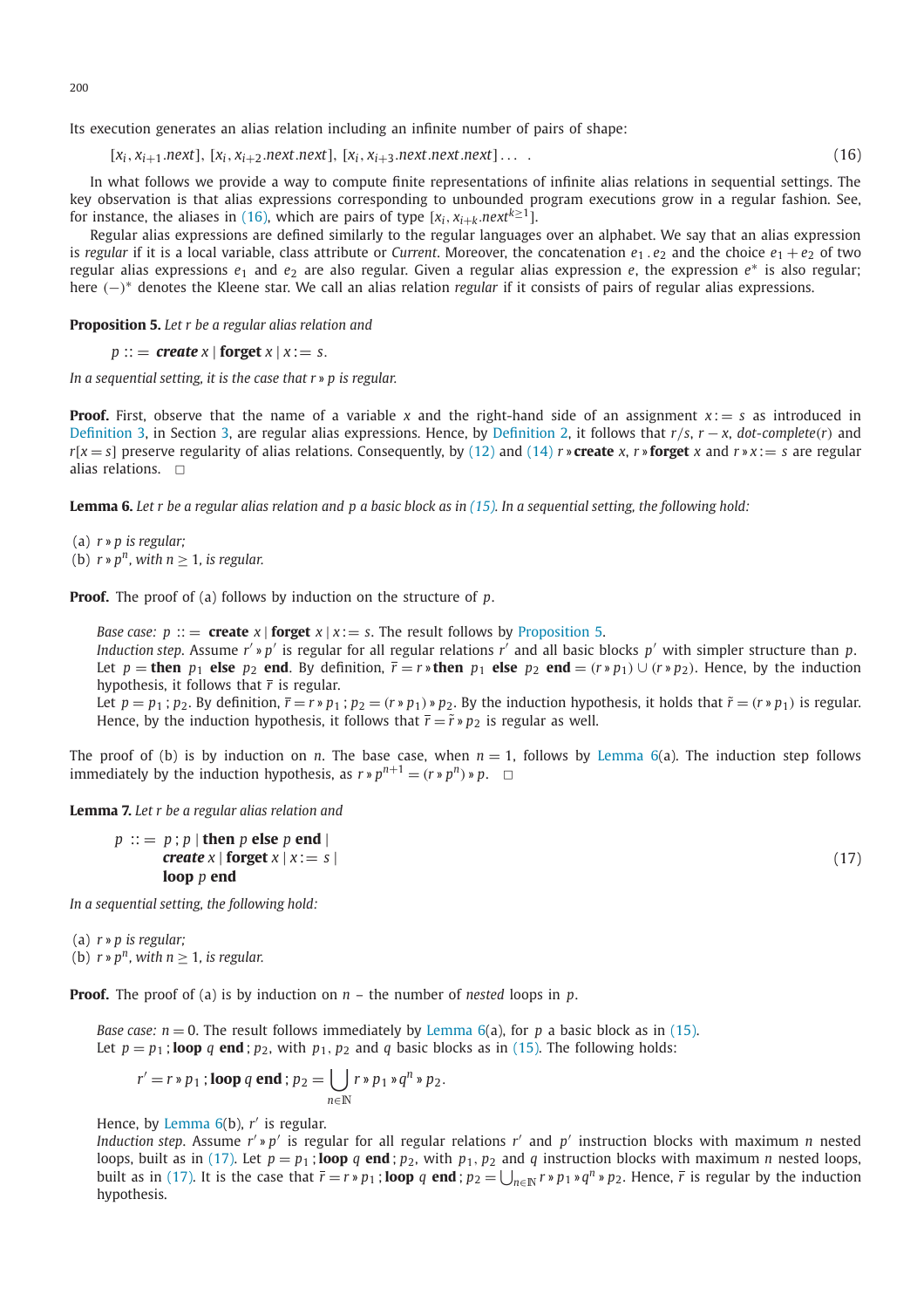The proof of (b) is by induction on *n*. The base case, when  $n = 1$ , follows by Lemma 7(a). The induction step follows immediately by the induction hypothesis, as  $r \times p^{n+1} = (r \times p^n) \times p$ .  $\Box$ 

**Lemma 8.** Let r be a regular alias relation and  $f$  a function with  $|f|$  as in (17). In a sequential setting, the following hold:

(a)  $r \times \text{call } f(l_0)$  and  $r \times x$ .call  $f(l_0)$ ; (b)  $r \times \text{call } f(l_0) \times \ldots \times \text{call } f(l_n)$  and  $r \times \text{call } f(l_0) \times \ldots \times \text{x-call } f(l_n)$ 

*are regular,* where  $n \in \mathbb{N}$  *and*  $l_i$  ( $0 \le i \le n$ ) *represent* valid lists of *actual* arguments of f.

**Proof sketch.** The result is a direct consequence of Lemma 7 and exploits the definition of (qualified) function calls in  $(13)$ .  $\Box$ 

We call *non-recursive control blocks* the control blocks built as in (8), that lack (mutual) recursion.

Lemma 9. Let r be a regular alias relation and p a non-recursive control block. In a sequential setting, the following hold:

(a) *r* » *p is regular;* (b)  $r * p^n$ , with  $n \geq 1$ , is regular.

**Proof sketch.** The result is a direct consequence of Lemma 7 and Lemma 8. □

We call *non-qualified recursive functions* the (mutually) recursive functions built as in (8), that lack qualified (mutually) recursive calls.

Next, we show that the execution of non-qualified recursive calls lead to regular relations as well. In short, our approach consists of providing a *flattening* of the recursive functions by extracting the control blocks that do not include (mutually) recursive calls. Eventually, we combine these blocks via sequencing ; and exponentiation (−) *<sup>n</sup>* in order to derive overapproximating aliases. This technique cannot be applied in the context of qualified function calls, as it looses the necessary information for transposing the context of the qualified call to the context of the caller.

We first provide an over-approximating result for the (instructive) case of a simple recursive function, where, intuitively, the "flattening" procedure returns two non-recursive blocks  $(p_1$  and  $p_2)$ .

**Lemma 10.** *Let r be a regular alias relation and*

 $f(l') = \{p_1$ ; **call**  $f(l'')$ ;  $p_2\}$ 

be a non-qualified recursive function, with  $p_1$ ,  $p_2$  non-recursive control blocks and l' , l'' valid argument lists. In a sequential setting, it *is the case that*

 $r \times$  **call**  $f(l_0)$ 

*is regular, where l*<sup>0</sup> *is a valid list of actual parameters of f .*

**Proof.** First, for simplicity of notation, we write  $l_i$ ,  $i > 1$ , in order to refer to the actual parameters of f corresponding to its *i*'th recursive call. Then:

 $r \times \text{call } f(l_0) = r[f^{\bullet}:l_0] \times |f| = r[f^{\bullet}:l_0] \times p_1 \times \text{call } f(l_1) \times p_2 =$  $(r[f^{\bullet}:l_0] \times p_1)[f^{\bullet}:l_1] \times p_1 \times \text{call } f(l_2) \times p_2 \times p_2 = \ldots$  $((r[f^{\bullet}:l_0] \times p_1)[f^{\bullet}:l_1] \times p_1 \dots)[f^{\bullet}:l_n] \times p_1 \times \text{call } f(l_n) \times p_2^n,$ 

for  $n \in \mathbb{N}$ . Let  $\bar{r}$  be the alias relation obtained from *r* by repeatedly replacing the actual arguments of f with their formal counterparts, in the reasoning above. Thus, also based on the results in Lemma 7, it follows that  $\bar{r}$  is regular. Additionally, the aliasing information corresponding to *r* » **call**  $f(l_0)$  can be over-approximated by  $\bigcup_{i,j\in\mathbb{N}}\overline{r}$  »  $p_1^j$  »  $p_2^j$ . Hence, as  $\overline{r}$  is regular and  $p_1$ ,  $p_2$  are non-recursive control blocks, the statement in Lemma 10 is a consequence of Lemma 9.  $\Box$ 

**Definition 11** *(Flattening).* Consider *f* , *g* two non-qualified recursive functions, *S* a non-recursive control block, and *C* a possibly recursive, but non-qualified recursive, control block. *S* and *C* can also be empty, *i.e.*, they are semantically equivalent with an empty sequencing (;). Moreover, *f* and *g* might refer to the same function.

By abuse of notation, we write  $S^{[f^* : u]}$  in order to refer to the block *S* "enriched" with the information  $[f^* : u]$  necessary according to (13) in order to replace the list of actual arguments *u* of the function *f* with its formal counterpart *f* •.

The flattening of  $f(u)$  is recursively defined as follows: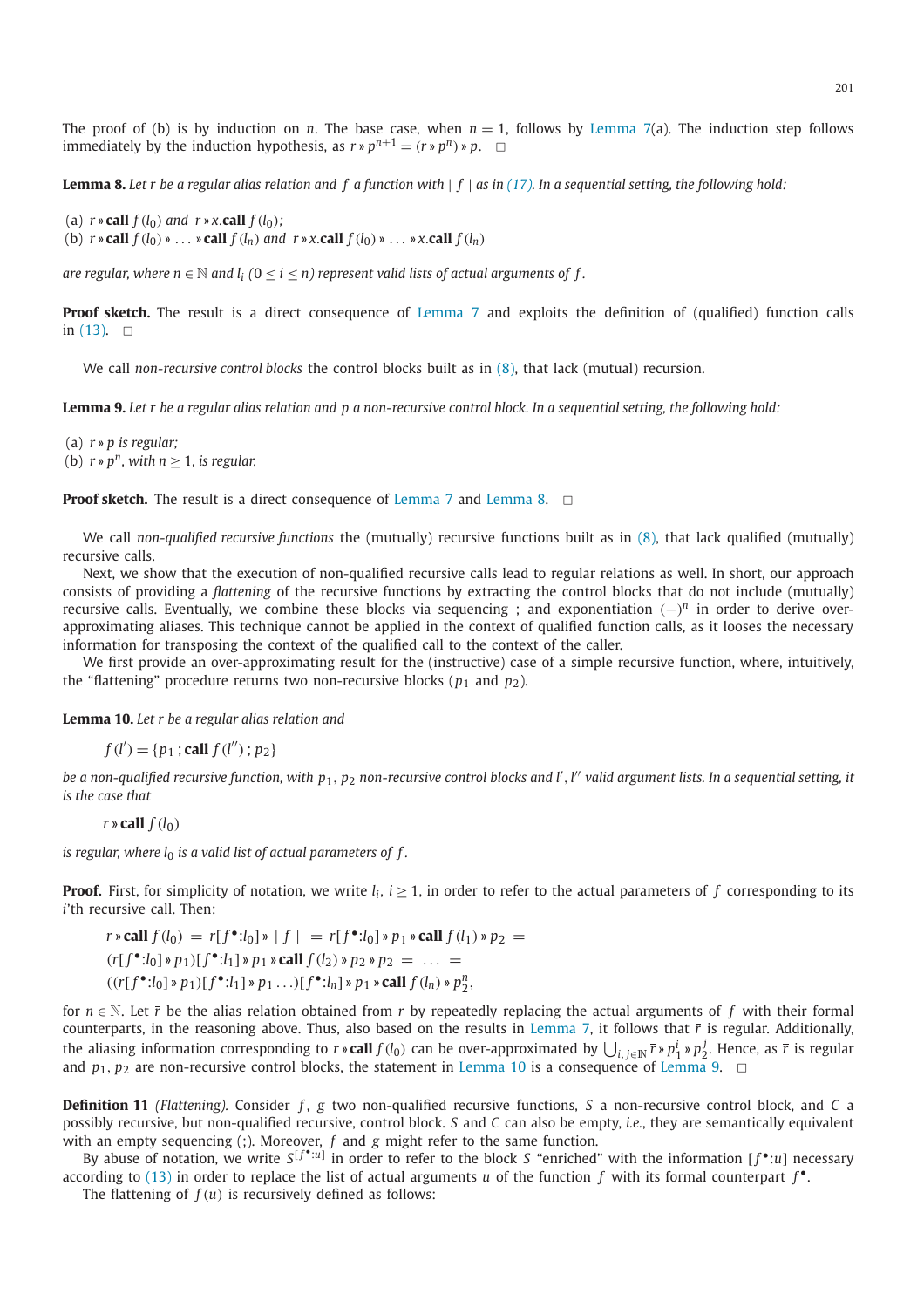$$
flat(f(u)) = flat(|f|, [f^{\bullet}:u])
$$
  
\n
$$
flat(:, [f^{\bullet}:u]) = \emptyset
$$
  
\n
$$
flat(S, [f^{\bullet}:u]) = \{S^{[f^{\bullet}:u]}\} \text{ if } S \neq;
$$
  
\n
$$
flat(S;g(v);C, [f^{\bullet}:u]) = flat(S, [f^{\bullet}:u]) \cup flat(C, [f^{\bullet}:u]) \cup flat(g(v))
$$

As expected, the execution  $r \times S^{[f^*:u]}$  is defined as  $r[f^*:u] \times S$ .

Lemma 12. Let  $r$  be a regular alias relation and  $f$  a non-qualified (possibly mutually) recursive function. In a sequential setting, it is *the case that*

*r* » **call** *f* (*l*)

*is regular, where l is a valid list of actual parameters of f .*

**Proof sketch.** First, note that the alias relation  $r \times \text{call } f(a)$  can be soundly over-approximated by

$$
\bigcup_{\substack{k \in \{1,\ldots,n\} \\ h_k, w \in \mathbb{N} \\ q_k \in \text{flat}(f(l))}} \overline{r} \cdot a(n_1^{h_1}; \ldots; q_n^{h_n})^w
$$
\n(18)

where *n* stands for the size of *flat*(*f*(*l*)), and  $\bar{r}$  is obtained from *r* by repeatedly replacing the actual arguments of the (possibly mutually) recursive calls with their formal counterparts, according to the semantics of the "enriched" control blocks  $q_i$ . As  $\bar{r}$  is regular, the statement in Lemma 12 is a consequence of Lemma 9.  $\Box$ 

**Theorem 13.** Assume p a program built according to the rules in  $(8)$  that does not contain qualified recursive calls. Let r be a regular *relation. Then, in a sequential setting, the relations*  $r \times p$  *and*  $r \times p^n$ *, with*  $n \in \mathbb{N}$ *, are regular.* 

**Proof sketch.** The proof follows by induction on the structure of *p* and Lemmas 6–12.  $\Box$ 

Inspired by the idea behind the *pumping lemma for regular languages* [37], in what follows, we show that in sequential settings, executions of shape  $r * p^n$ , for  $n \in \mathbb{N}$ , can be over-approximated by a regular alias relation "closed under the application of *p*". More precisely, there exists a regular alias relation *R* that includes all aliases produced by *r* » *pn*, for all *n* ∈ <sup>N</sup>.

**Definition 14** *(Closure under program executions).* We write *words*(*e*) in order to refer to the set of words corresponding to the regular alias expression *e*. Let *r* be a regular alias relation. We write *reg*∗(*r*) in order to represent a finite regular alias relation *R* such that:

if [*e*1, *e*2] ∈ *r* then ∃[*E*1, *E*2] ∈ *R* s.t. *words*(*e*1) ⊆ *words*(*E*1) and *words*(*e*2) ⊆ *words*(*E*2)

By abuse of notation, we write  $r \subseteq R$  whenever if  $[e_1, e_2] \in r$  then  $\exists [E_1, E_2] \in R$  s.t.  $words(e_1) \subseteq words(E_1)$  and  $words(e_2) \subseteq$ words(E<sub>2</sub>). Let p be a control block as in (8). We say that  $reg^*(r) = R$  is closed under the execution of p whenever  $R \times p^n \subset R$ , for all  $n \in \mathbb{N}$ .

**Lemma 15.** Consider  $r$  a regular alias relation, and  $p$  a block as in  $(8)$  that does not contain qualified recursive calls. In a sequential setting, it is the case that there exists  $m \in \mathbb{N}$  and R a regular alias relation such that  $reg^*(r \times p^m) = R$  is closed under the execution *of p.*

**Proof sketch.** The result follows as a consequence of the "pumping lemma for regular languages". Recall that, due to the execution of loops and (unqualified) recursive function calls, alias expressions  $[e_1, e_2]$  in  $r * p^i$ , with  $i \in \mathbb{N}$ , grow in a regular fashion. Hence, there must be a "sufficiently large"  $m \in \mathbb{N}$  and R a regular alias relation such that expressions  $e_1$  and  $e_2$  may be "pumped". That is, *e*<sup>1</sup> and *e*<sup>2</sup> have a middle sections repeated an arbitrary number of times, to produce new expressions that also belong to  $R$ .  $\square$ 

#### **4. A RL-based procedure for collecting aliases**

In this section we provide the specification of a RL-based mechanism collecting the alias information. The RL rules are specified using the K notation for configurations and are implemented in Maude on top of the formalization of SCOOP  $[1]$ (we refer to Section 5 for more details on our approach).

In short, our strategy is to start with a program built on top of the control structures in (8), then to apply their corresponding K-rules in order to get the "may aliasing" information in a designated K-cell  $($   $)$ <sub>al</sub>). Independently of the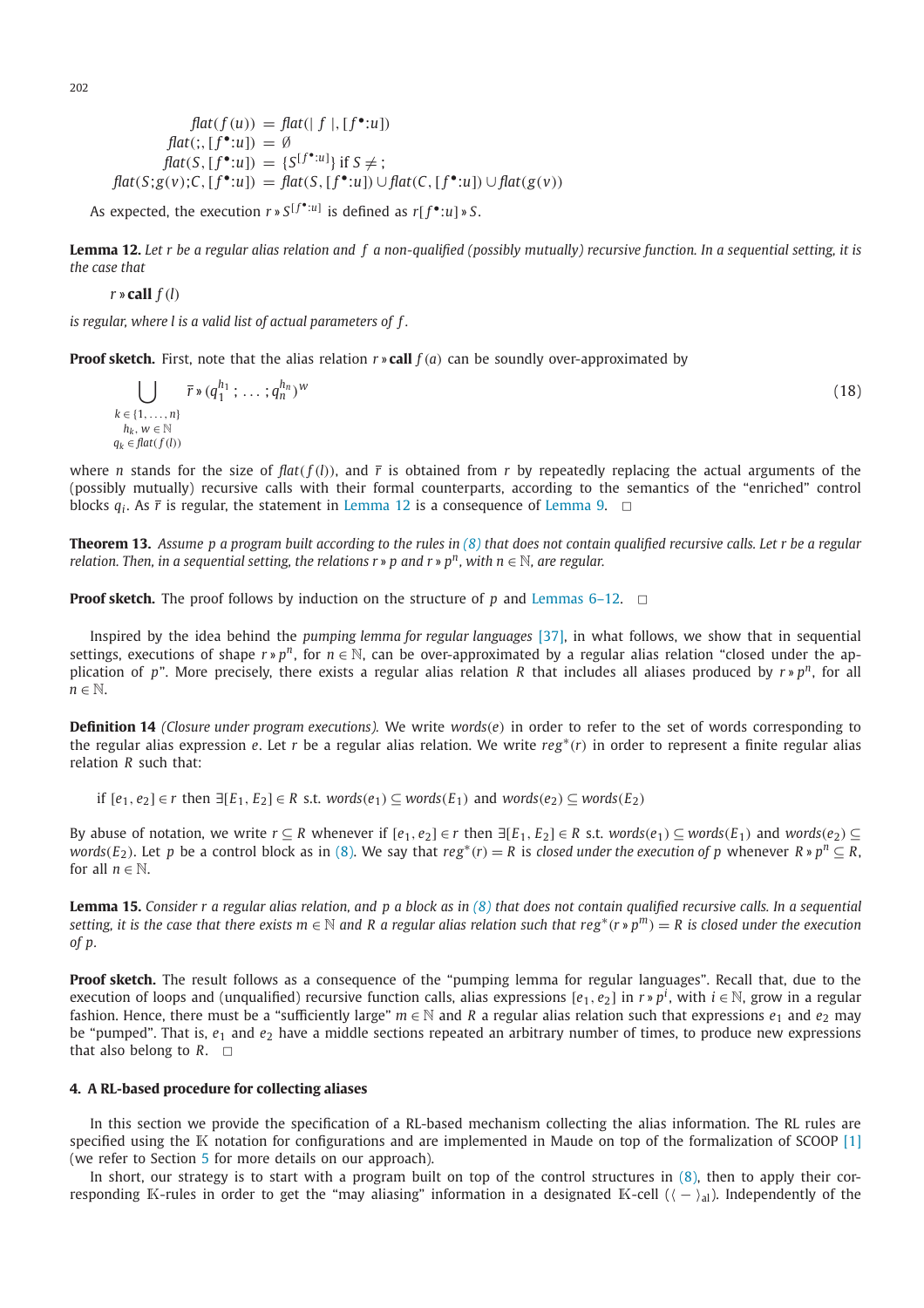setting (sequential or concurrent) one can exploit this approach in order to evaluate the aliases of a given finite length *L*. We also show that for sequential contexts, for control blocks not including qualified recursive calls, the application of the K-like rules is finite and the aliases in the final configuration soundly over-approximate the (infinite) "may alias" relations of the calculus.

K*-like notations for configurations and (RL) rules* K [38,36] is an executable semantic framework originating from Rewriting Logic [5], suitable for defining (concurrent) languages and corresponding formal analysis tools. K-definitions make use of the so-called *cells*, which are labeled and can be nested, and (rewriting) *rules* describing the intended (operational) semantics. In this section we adopt a K-like notation in order to provide a RL-based specification of the alias calculus.

A *cell* is denoted by  $\langle -\rangle_{\text{[name]}}$ , where [name] stands for the *name of the cell*. Intuitively, a construction  $\langle \cdot \rangle_n$  stands for an *empty cell* named n. We use "pattern matching" and write  $\langle c \dots \rangle_n$  for a cell with content *c* at the top, followed by an arbitrary content (...). We can utilize cells of shape  $\langle \ldots c \rangle_n$  and  $\langle \ldots c \ldots \rangle_n$ , defined in the obvious way.

Of particular interest is  $\langle - \rangle_k$  – the *continuation cell* holding the stack of program instructions, in the context of a programming language formalization. We write

$$
\langle i_1 \cap i_2 \dots \rangle_k
$$

for a set of instructions to be "executed", starting with instruction  $i_1$ , followed by  $i_2$ . The associative operation  $\curvearrowright$  is the instruction sequencing.

A rule

$$
\frac{\langle c \cdots \rangle_{n_1}}{c'} \langle c' \rangle_{n_2} \langle \cdots \cdots \rangle_{n_3}
$$

reads as: if cell  $n_1$  has  $c$  at the top and cell  $n_2$  contains value  $c'$ , then  $c$  is replaced by  $c'$  in  $n_1$  and  $c'$  is added at the end of the cell  $n_3$ . The content of  $n_2$  remains unchanged.

We further provide the details behind the K-like specification of the alias calculus. As expected, the *k*-cell retains the instruction stack of the object-oriented program. We utilize cells  $\langle -\rangle$ <sub>al</sub> to enclose the current alias information, and the so-called *back-tracking cells*  $\langle -\rangle_{\text{bkt-}}$  enabling the sound computation of aliases for the case of **then** − **else** − **end** and, in non-concurrent contexts, for **loop** − **end** structures and (possibly recursive) function calls. As a convention, we mark with (♣) the rules that are sound only for non-concurrent applications, based on Lemma 15.

The following  $K$ -like rules are straightforward, based on the axioms  $(9)-(14)$  in Section 3.1. Namely, the rule implementing an instruction  $p$  ;  $q$  simply forces the sequential execution of  $p$  and  $q$  by positioning  $p\curvearrowright q$  at the top of the continuation cell:

$$
\langle \frac{p;q}{p\sim q} \cdots \rangle_k \tag{19}
$$

Handling **create** *x* and **forget** *x* complies to the associated definitions. Namely, it updates the current alias relation by removing all the pairs having (at least) one element with *x* as prefix. In addition, it also pops the corresponding instruction from the continuation stack:

$$
\langle \frac{r}{r-x} \rangle_{\text{al}} \langle \frac{\text{create } x \dots \rangle_k}{r-x} \rangle_{\text{al}} \langle \frac{f \text{orget } x \dots \rangle_k}{r} \tag{20}
$$

The assignment rule restores the current alias relation according to its axiom in (14), and removes the assignment instruction from the top of the *k*-cell:

$$
\langle \frac{r}{(r_1-t)[t=(r_1/s-t)]-ot} \rangle_{\text{al}} \langle \frac{t:=s}{t} \dots \rangle_k \quad \text{with } r_1=r[ot=t] \tag{21}
$$

Handling **then** *p* **else** *q* **end** statements is more sophisticated, as it requires instrumenting a stack-based mechanism enabling the computation of the union of alias relations  $r \times p \cup r \times q$  in three steps. First, we define the K-like rule:

$$
\langle r \rangle_{\text{al}} \frac{\langle \text{then } p \text{ else } q \text{ end } \ldots \rangle_k}{p \text{ [et]} q \text{ [ee]}} \cdots \rangle_k \langle \frac{\langle r, p \rangle_t \langle r, q \rangle_e}{\langle r, p \rangle_t \langle r, q \rangle_e} \cdots \rangle_{\text{bkt-te}} \tag{22}
$$

saving at the top of the back-tracking stack  $\langle -\rangle_{\text{bkt-te}}$  the initial alias relation *r* to be modified by both *p* and *q*, via two cells  $\langle r, p \rangle_t$  and  $\langle r, q \rangle_e$ , respectively. Note that the original instruction in the *k*-cell is replaced by a construction marking the end of the executions corresponding to the **then** and **else** branches with  $\boxed{et}$  and  $\boxed{ee}$ , respectively.

Second, whenever the successful execution of  $p$  (signaled by  $|et|$ ) at the top of the *k*-cell) builds an alias relation  $r'$ , the execution of *q* starting with the original relation *r* is forced by replacing *r'* with *r* in  $\langle -\rangle$ <sub>al</sub>, and by positioning *q* ee at the top of the *k*-cell. The new alias information after  $p$ , denoted by  $\langle r', p \rangle_t$ , is updated in the back-tracking cell:

$$
\frac{\langle r' \rangle_{\text{al}} \langle \text{[et]} q \text{[ee]} \dots \rangle_k \langle \langle r, p \rangle_t \langle r, q \rangle_e \dots \rangle_{\text{bkt-te}}}{\langle r', p \rangle_t} \tag{23}
$$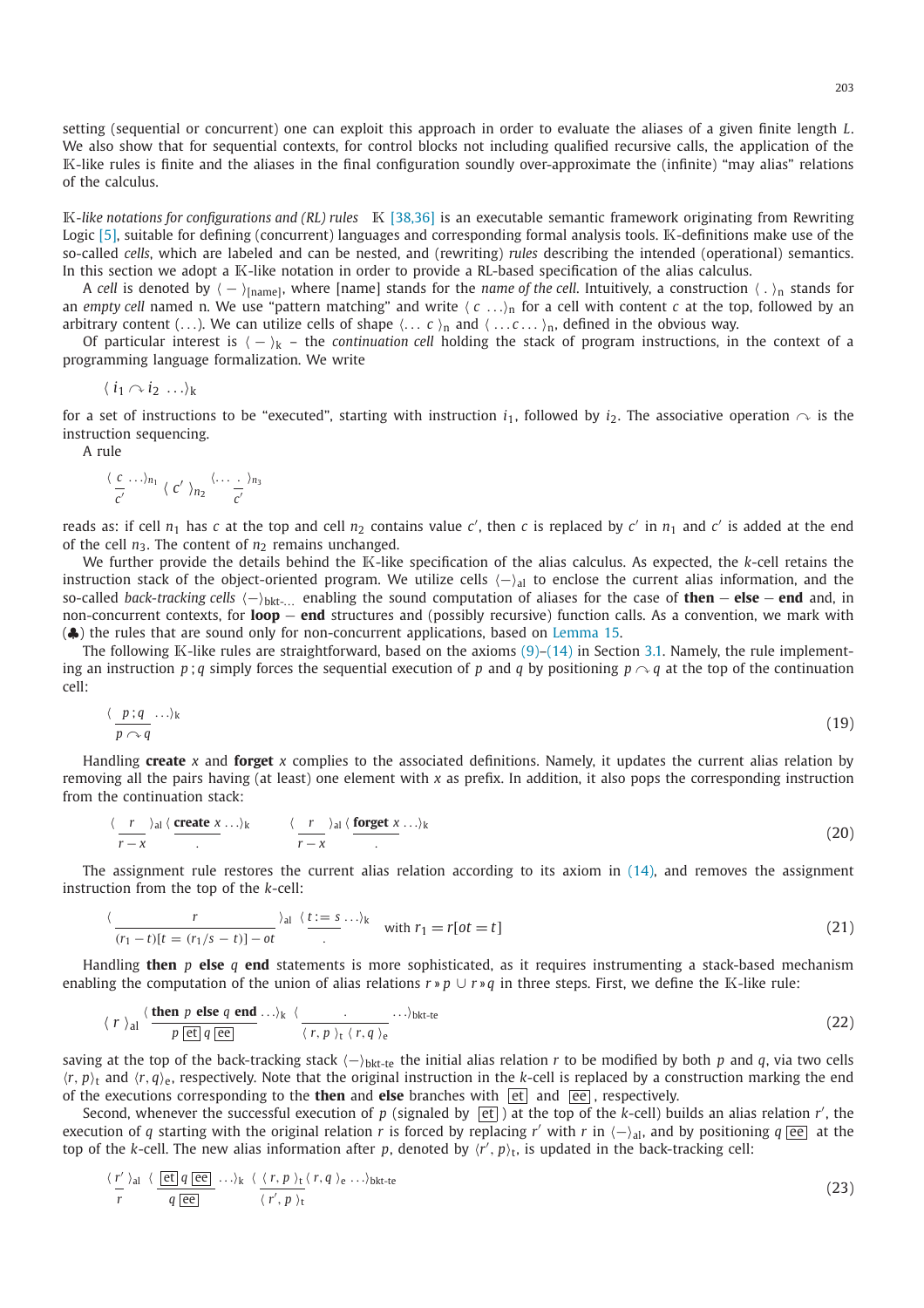Eventually, if the successful execution of *q* (marked by  $\boxed{ee}$  at the top of  $\langle -\rangle_k$ ) produces an alias relation *r''*, then the final alias information becomes  $r' \cup r''$ , where  $r'$  is the aliasing after p, stored as showed in (23). The corresponding back-tracking information is removed from  $\langle -\rangle_{\text{bkt-te}}$ , and the next program instruction is enabled in the *k*-cell:

$$
\frac{\langle r'' \rangle}{r' \cup r''} \lambda a l \left( \frac{\text{[ee]}}{\text{!}} \cdots \lambda k \left( \frac{\langle r', p \rangle_t \langle r, q \rangle_e}{\text{!}} \cdots \right) b k t - t e^{ \text{!} \cdot \text{!}} \right)
$$

For **loop** *p* **end**, we utilize a meta-construction *p* |1| **loop** *p* **end** simulating the set union in (11), and a back-tracking stack  $\langle -\rangle_{\text{hkt-1}}$  collecting the alias information closed under the repeated execution of *p*. Moreover, the K-like specification exploits the result in Lemma 15. Whenever a "closed" regular alias relation is reached, the infinite rewriting is prevented by resuming the infinite application of *p* in terms of a sound over-approximating alias relation. The K-rules are as follows. First, the aforementioned unfolding step is performed and the "back-tracking" information is set to ∅:

$$
\langle r \rangle_{\text{al}} \frac{\langle \text{loop } p \text{ end}}{p \prod \text{loop } p \text{ end}} \cdots \rangle_k \langle \ldots \rangle_{\text{bkt-l}}
$$
(25)

The process of storing/building the regular alias relation closed under the application of *p* starts after the first execution of *p*, marked by |l| at the top of the *k*-cell and Ø at the top of  $\langle - \rangle_{\text{bkt-1}}$ :

$$
\langle r \rangle_{\text{al}} \frac{\langle \mathbf{1} | \text{loop } p \text{ end } \dots \rangle_{\text{k}}}{p \mathbf{0} \mathbf{loop } p \text{ end}} \cdots \rangle_{\text{bk-1}}
$$
(26)

If the alias relation r' obtained after the successful execution of p (marked by  $\overline{1}$ ) at the top of the continuation) is not in the "closure" of *R* – the aliasing previously stored in  $\langle - \rangle_{\text{bkt-1}}$  – then *p* is constrained to a new execution by becoming the top of the *k*-cell, and  $reg^*(r' \cup R)$  is memorized for back-tracking:

$$
\langle r' \rangle_{\text{al}} \frac{\langle \underline{\text{II loop } p \text{ end}} \rangle}{p \underline{\text{II loop } p \text{ end}}} \dots \rangle_{k} \langle \frac{R}{reg^{*}(R \cup r')} \dots \rangle_{\text{bkt-1}} \text{ if } r' \nsubseteq R \quad (*)
$$

Last, if a closure is reached after the execution of p, then the current aliasing is soundly replaced by a "regular" over-approximation *R*, the corresponding back-tracking information is removed from  $\langle -\rangle_{\text{bkt-1}}$  and the **loop** instruction is eliminated from the *k*-cell:

$$
\frac{\langle r' \rangle_{\text{al}} \langle \underline{\Pi} \text{ loop } p \text{ end } \ldots \rangle_{\text{k}} \langle \underline{R} \ldots \rangle_{\text{bkt-l}}}{\langle r \rangle_{\text{bl}} \text{ if } r' \subseteq R \quad \text{(*)}
$$
\n(28)

For handling function calls such as **call**  $f(l)$  we use a meta-construction  $|f|$   $|f|$ . Here  $|f|$  stands for the body of  $f$  and  $\vert$  marks the end of the corresponding execution.

The first K-like rule for handling function calls **call**  $f(l)$  matches the associated axiom in (13): the alias information is set to  $r[f^{\bullet}:l]$ , whereas the next instructions to be executed are given by  $|f|$ :

$$
\langle \frac{r}{r[f^{\bullet}:l]} \rangle_{\text{al}} \langle \frac{\text{call } f(l)}{|f| \overline{f}} \rangle \dots \rangle_{k}
$$
 (29)

A successful execution of **call**  $f(l)$  is distinguished by the occurrence of  $\overline{f}$  at the top of the continuation stack. If this is the case, then the next program instruction (if any) is enabled at the top of the *k*-cell:

$$
\langle r' \rangle_{\text{al}} \langle \frac{\boxed{f}}{\boxed{\cdot}} \cdots \rangle_k \tag{30}
$$

Qualified calls *x*.**call** *f* (*l*) are handled by two rules as follows. First, based on the definition in (13), the "negative variable" *x* transposing the context of the call to the context of the caller is distributed to the elements of the initial alias relation *r*, and to  $l$  – the argument list of f. Moreover, a meta-construction  $\frac{d}{dr}$  is utilized in order to mark the end of the qualified call in the continuation cell, similarly to the rule (29). The caller is stored in a back-tracking stack  $\langle \cdot \rangle_{\text{bkt-qf}}$  also parameterized by *f* – the name of the function. The current instruction in the *k*-cell becomes **call** *f* (*x* .*l*), as expected:

$$
\frac{\langle r \rangle}{x'.r} \lambda \frac{\lambda \mathbf{all} \ f(l)}{\mathbf{call} \ f(x'.l)} \frac{\lambda \mathbf{call} \ f(l)}{\mathbf{q} \ f(l)} \cdots \lambda \mathbf{k} \quad \frac{\langle r \rangle}{\langle x \rangle_{f}} \tag{31}
$$

Second, when the successful termination of the qualified call is signaled by  $|qf|$  at the top of the *k*-cell, the corresponding stored caller is distributed to the current alias relation and removed from the back-tracking cell. The next instruction in the continuation cell is released by eliminating the top  $\boxed{qf}$ :

$$
\frac{\langle r \rangle_{\text{al}}}{x.r} \frac{\langle \boxed{\text{qf}} \rangle}{\langle \boxed{\text{at}} \rangle} \cdots \rangle_{\text{k}} \langle \frac{\langle x \rangle_{\text{f}}}{\langle \boxed{\text{b}} \rangle} \cdots \rangle_{\text{bkt-qf}}
$$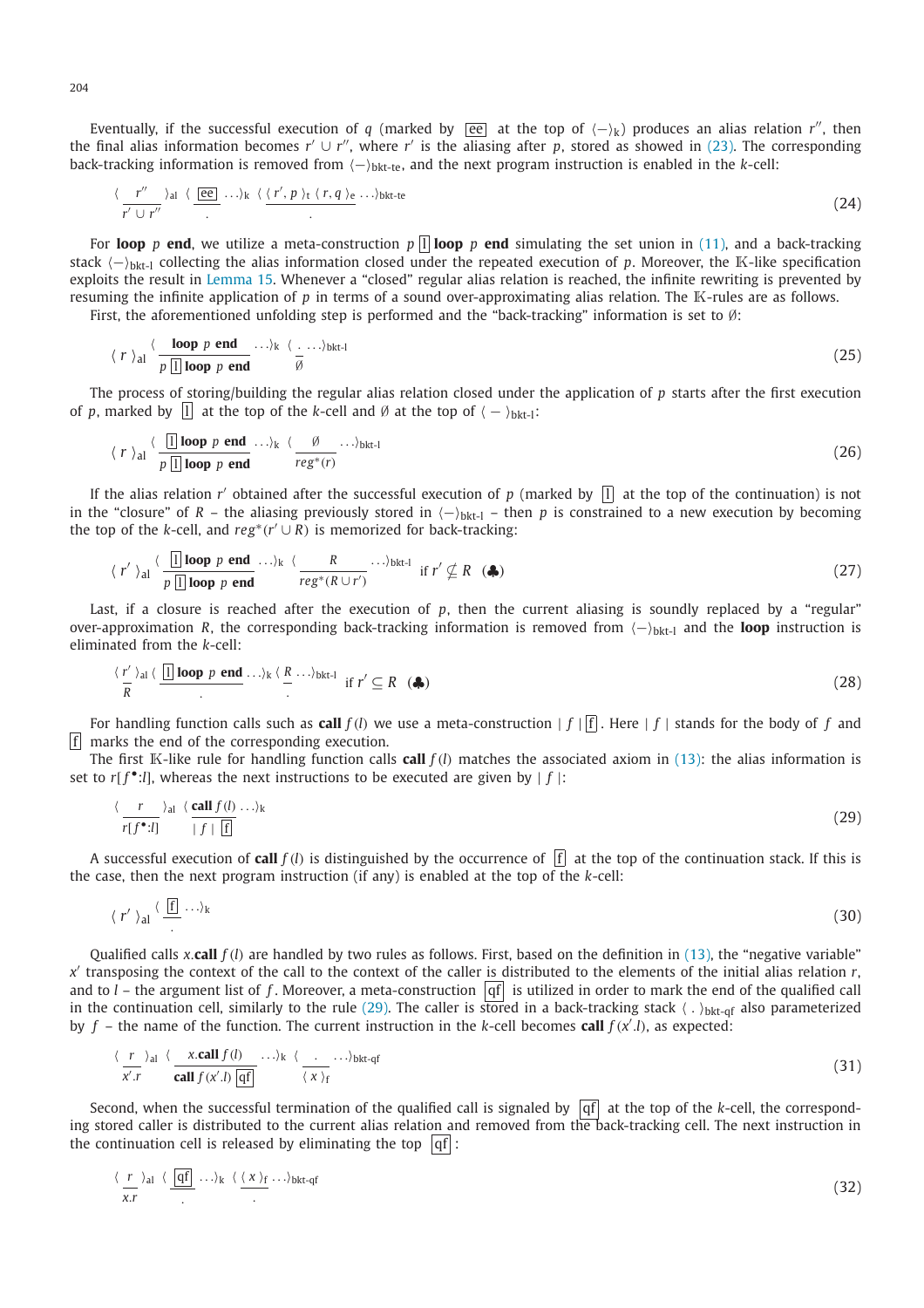$$
\mathbf{TE}(\emptyset) = ;
$$
  

$$
\mathbf{TE}(S^{[f^*:u]} \cup Set) = \textbf{then } S^{[f^*:u]} \textbf{ else } \mathbf{TE}(Set) \textbf{ end}
$$

where *Set* stands for a set of "enriched" non-recursive control blocks. The associated RL-rule reducing non-qualified recursive calls to loop-like behavior is:

$$
\langle r \rangle \, al \, \langle \frac{\text{call } f(l)}{\text{loop } \text{TE}(\text{flat}(l)) \text{ end}} \cdots \rangle_k \quad \text{(*)}
$$

Note that, in sequential settings, for the case of non-qualified recursive calls **call**  $f(l)$ , rule (33) replaces rule (29).

**Remark 16.** Observe that the *R L*-based machinery can simulate precisely the "cutting at length *L*" technique in [19]. It suffices to: eliminate the back-tracking cell  $\langle . \rangle_{bkt-1}$  in the rules (25) and (26) defining **loop** – **end**, disable the rules (♦) and stop the rewriting after *L* steps.

The naturalness of applying the resulted aliasing framework is illustrated in the example in Section 4.2.

#### *4.1. Termination*

In this section, we show that the proposed RL-machinery can terminate with a sound over-approximation of "may aliasing". The result is in close connection with Lemma 15, stating that, in sequential settings, an over-approximating alias relation closed under the application of control blocks that do not contain qualified recursive calls can always be constructed.

For instance, for identifying over-approximating regular expressions *reg*∗(−) as in (27), we can draw inspiration from the *pumping lemma for regular languages* [37]. We proceed by defining a *lasso* property for alias relations, which identifies the repetitive patterns within the structure of the corresponding alias expressions. The intuition is that such patterns will occur for an "infinite" number of times due to unbounded executions.

**Definition 17** (Lassos). Consider  $r$  and  $r'$  two alias relations, and  $x_i$ ,  $y_i$  and  $z_i$  a set of possibly empty expressions, for  $i \in \{1, 2\}$ . A *lasso* property over *r* and *r'* is defined as:

$$
lasso(r, r') = ([x_1.y_1.z_1, x_2.y_2.z_2] \in r \text{ iff } [x_1.y_1.y_1.z_1, x_2.y_2.y_2.z_2] \in r').
$$
\n(34)

Intuitively, there is a lasso between *r* and *r'* whenever the elements in *r'* correspond to elements in *r* for which tails of prefixes are repeated.

**Definition 18** *(Over-approximating regular aliases).* Consider *r* and *r'* such that lasso(*r*,*r'*) = *true*. Let *x<sub>i</sub>*, *y<sub>i</sub>* and *z<sub>i</sub>* be possibly empty regular expressions, for  $i \in \{1, 2\}$ . The set of regular alias expressions over-approximating *r* and *r'* is defined as:

reg
$$
(r, r') = \{ [x_1 \cdot y_1^* \cdot z_1, x_2 \cdot y_2^* \cdot z_2] |
$$
  
\n $[x_1 \cdot y_1 \cdot z_1, x_2 \cdot y_2 \cdot z_2] \in r \land$   
\n $[x_1 \cdot y_1 \cdot y_1 \cdot z_1, x_2 \cdot y_2 \cdot y_2 \cdot z_2] \in r' \}$  (35)

Intuitively, reg(*r*,*r'*) plays the rôle of  $reg^*(R \cup r')$  in (27), where  $R = r$ .

A lasso property can be identified, for instance, in Fig. 1, based on the relations

 $r_1 = \{ [x, x.a.b], [x.a, x.a.b.a], [x.b, x.a.b.b] \}$  and  $r_2 = \{ [x, x.a.b.a.b], [x.a, x.a.b.a.b.a], [x.b, x.a.b.a.b.b] \}.$ 

The over-approximating regular aliasing is  $\{[x, x, (a.b)^*], [x.a, x. (a.b)^* \cdot a], [x.b, x. (a.b)^* \cdot b]\}.$ 

In accordance with Lemma 15, lassos are closed under the application of control blocks as in (15), necessary to implement the rules (19)–(33).

**Lemma 19.** Consider r and r' two alias relations, and p a basic block as in (15). In a sequential setting, if  $r * p = r'$  and lasso $(r, r') =$ *true, then the following holds for all n* ≥ 1*:*

 $r \times p^n \subseteq \text{reg}(r, r').$ 

**Proof.** We proceed by induction on *n*.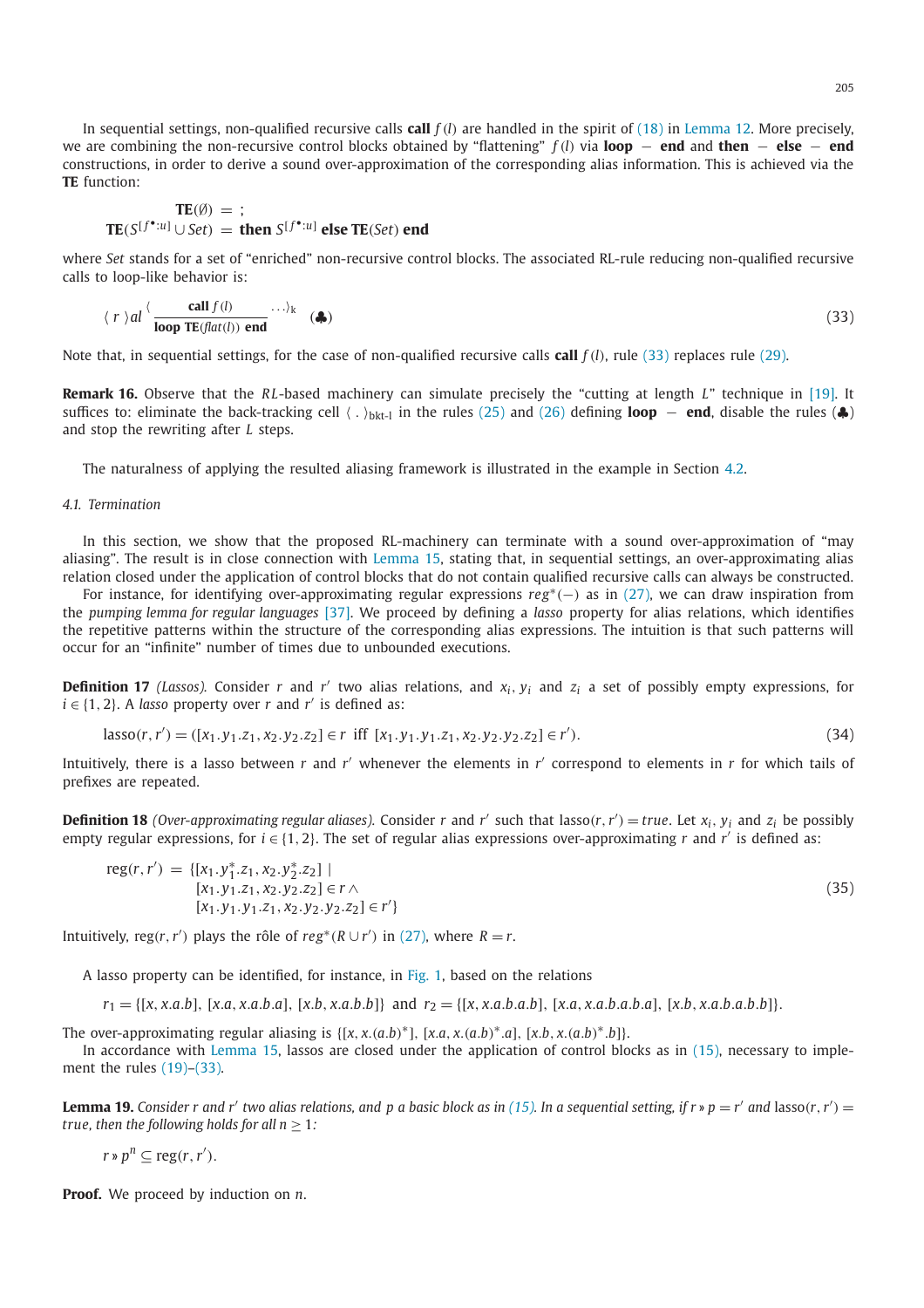• *Base case*: *n* = 1. By hypothesis it holds that lasso(*r*,*r* ) = *true*. Hence, according to the definition of lasso(−,−) in (34), the following holds for *r* and *r* :

$$
[x_1.y_1.z_1, x_2.y_2.z_2] \in r \text{ iff } [x_1.y_1.y_1.z_1, x_2.y_2.y_2.z_2] \in r'.
$$

Consequently, by the definition of reg( $-$ ,  $-$ ) in (35), it is easy to see that

$$
r' \subseteq \text{reg}(r,r').
$$

• *Induction step.* Fix a natural number *n* and suppose that

$$
r_k = r \cdot p^k \subseteq \text{reg}(r, r')
$$
\n<sup>(36)</sup>

for all  $k \in \{1, \ldots, n\}$ . We want to prove that (36) holds also for  $k = n + 1$ . We continue by "reductio ad absurdum". Consider

$$
r_n = r * p^n \subseteq \text{reg}(r, r'),
$$

and assume that

$$
r_{n+1} = r_n \cdot p \nsubseteq \text{reg}(r, r') \tag{37}
$$

Clearly, the execution of *p* when starting with  $r_n$  introduces an alias pair which is not in reg(*r*,*r'*). According to (12), only instructions **create** *x* and **forget** *x* that appear within *p*, can remove alias pairs from  $r_n$ . Hence, it must be the case that the regular structure of the alias information is broken via a newly added pair [*t* , *s* ] associated to an assignment  $x := s$  within *p*.

Let  $p = C[x := s]$ , where C is a context built according to (15), and  $x := s$  is the upper-most assignment instruction in the syntactic tree associated to *p* that introduces a pair  $[t', s']$  ∉ reg(*r*,*r'*). Assume that  $\widetilde{r}_{n-1}$  and  $\widetilde{r}_n$ , respectively, are the intermediate alias relations obtained by reducing  $r_{n-1}$  » *C*[*x* := *s*] and  $r_n$  » *C*[*x* := *s*], respectively, according to (9)–(14), before the application of the assignment axiom corresponding to  $x := s$ . As only **create**  $x$  and **forget**  $x$  can remove alias pairs from  $r_{n-1}$  and  $r_n$ , respectively, and as  $x := s$  is the first assignment within p, it follows that  $\widetilde{r}_{n-1} \subseteq r_{n-1} \subseteq \text{reg}(r, r')$ and  $\widetilde{r}_n \subseteq r_n \subseteq \text{reg}(r, r').$ 

Let  $\widetilde{r}$  ⊆ reg(*r*,*r'*). Based on axiom (14) it follows that  $\widetilde{r}$  » *x* : = *s* ⊈ reg(*r*,*r'*) if and only if:

(i)  $[x, s] \notin \text{reg}(r, r')$ , or, according to dot-completeness,

(ii.1)  $[x.a, s.a] \notin \text{reg}(r, r')$ , where  $a \in \text{dom}(x)$ , or,

(ii.2) [*s.a*, *x*<sub>2</sub>.*y*<sup>∗</sup><sub>2</sub>.*z*<sub>2</sub>] ∉ reg(*r*, *r*<sup>'</sup>), where [*x.a*, *x*<sub>2</sub>.*y*<sup>∗</sup><sub>2</sub>.*z*<sub>2</sub>] ∈  $\widetilde{r}$ .

Let  $[t', s'] \notin \text{reg}(r, r')$  be the pair introduced by  $x := s$  when starting from  $\widetilde{r}_n$ . Assume, based on (i) above, that [*t'*, *s'*] = [*x*, *s*] ∉ reg(*r*, *r'*). However, [*x*, *s*] must have been added when handling  $\widetilde{r}_{n-1} \times x := s$  as well, without affecting the regularity of  $r_n$ . Hence,  $[x, s]$  must have been removed from  $r_n$  via **forget** *x* or **create** *x* within *p*. Consequently, [*x*, *s*] will not occur in  $\widetilde{r}_n \times C[x := s]$  either. Therefore, we conclude that all pairs  $[x, s] \notin \text{reg}(r, r')$  added to  $\widetilde{r}_n$  via assignments  $x := s$  within *p* will be eventually removed via **forget** *x* or **create** *x* within *p*. The reasoning is similar for  $[t', s'] = [x.a, s.a]$  as in (ii.1) and  $[t', s'] = [s.a, x_2 \tcdot y_2^* \tcdot z_2]$  as in (ii.2) above.

So, it follows that  $r_{n+1} = r_n * p \subseteq \text{reg}(r, r')$ . This contradicts our assumption in (37). We conclude that  $r * p^n \subseteq$  $reg(r, r')$ .  $\Box$ 

More generally: in a non-concurrent setting, the machinery orchestrating the K-like rules introduced in this section implements an algorithm that can terminate for the case of control blocks that do not contain qualified recursive functions, and provides a sound over-approximation of "may aliasing".

**Theorem 20.** Consider p a program built on top of the control structures in  $(8)$ , that does not contain qualified recursive calls, and executes in a sequential setting. Then, the application of the corresponding K-like rules when starting with p and an empty alias *relation, can always determine a finite rewriting of shape*

$$
\langle \emptyset \rangle_{\text{al}} \langle p \rangle_{\text{k}} \stackrel{(*)}{\implies} \langle r \rangle_{\text{al}} \langle . \rangle_{\text{k}},
$$

with r a sound over-approximation of the aliasing information corresponding to the execution of p, and  $\xrightarrow{(*)}$  the rewrite relation *defined by the rules (19)–(33).*

**Proof sketch.** First, note that the rewrite system in  $(19)-(33)$  is confluent, as there is only one way of performing the rewritings starting with program p, by matching at top (and at the top of the cells  $\langle - \rangle_{\text{[name]}}$ ). Then, observe that due to the execution of loops, expressions can infinitely grow in a *regular* fashion. Hence, an over-approximating alias relation closed under the execution of *p* can always be reached, according to Lemma 15 (and as illustrated in Lemma 19, in the context of "lassos"). Consequently, the control structure generating the infinite behavior is removed from the *k*-cell, according to the associated K-like specification for loops in  $(28)$ . This guarantees termination.  $\Box$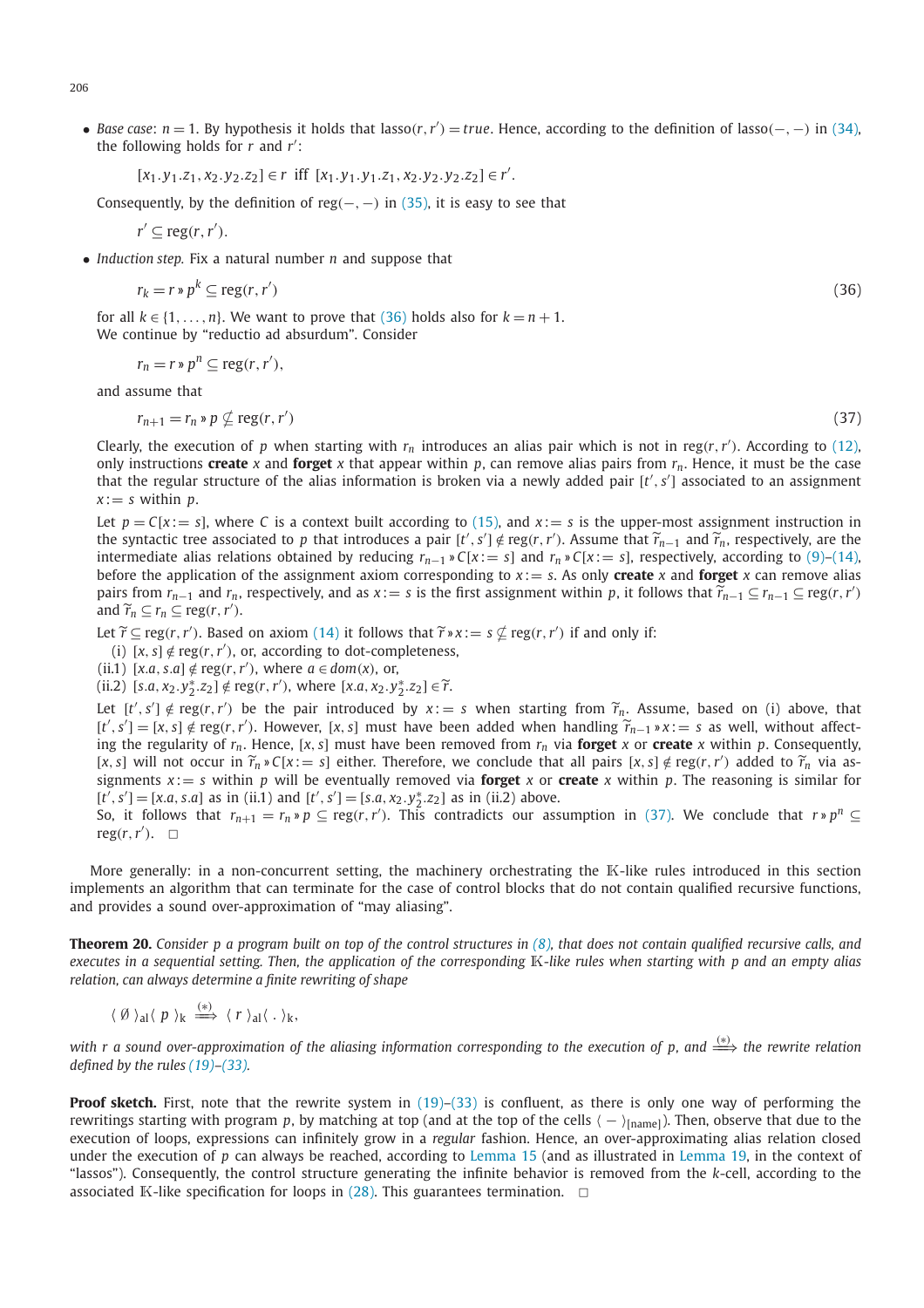| $\langle \begin{array}{c} \text{loop } x := x.a, x := x.b \text{ end } \rangle_{k} \langle . \rangle_{k} \end{array}$<br>$\langle r \rangle_{\rm al}$                                                                                                                  |
|------------------------------------------------------------------------------------------------------------------------------------------------------------------------------------------------------------------------------------------------------------------------|
| $\downarrow$ (25)                                                                                                                                                                                                                                                      |
| $\langle r \rangle_{\text{al}}$ $\langle x := x.a; x := x.b \mid 1 \mid \text{loop } x := x.a, x := x.b \text{ end } \rangle_{\text{k}} \langle \emptyset \rangle_{\text{bkt-1}}$                                                                                      |
| $\downarrow$ (*)(21)                                                                                                                                                                                                                                                   |
| $\langle  1  \text{loop } x := x.a, x := x.b \text{ end } \rangle_{k} \langle \emptyset \rangle_{k+1}$<br>$\langle r_1 \rangle_{\rm al}$<br>where $r_1 = \{ [x, x.a.b], [x.a, x.a.b.a], [x.b, x.a.b.b] \}$                                                             |
| $\downarrow$ (26)                                                                                                                                                                                                                                                      |
| $\langle r_1 \rangle_{\text{al}}$ $\langle x := x.a; x := x.b \mid 1 \mid \text{loop } x := x.a, x := x.b \text{ end } \rangle_{\text{k}} \langle r_1 \rangle_{\text{bkt-1}}$                                                                                          |
| $\downarrow$ (*)(21)                                                                                                                                                                                                                                                   |
| $\langle  1  \text{loop } x := x.a, x := x.b \text{ end } \rangle_{k} \langle r_1 \rangle_{k+1}$<br>$\langle r_2 \rangle_{\rm al}$                                                                                                                                     |
| where $r_2 = \{ [x, x.a.b.a.b], [x.a, x.a.b.a.b.a], [x.b, x.a.b.a.b.b]\}$                                                                                                                                                                                              |
| $\downarrow$ (27)                                                                                                                                                                                                                                                      |
| $\langle r_2 \rangle_{\text{al}}$ $\langle x := x.a; x := x.b \mid 1 \mid \text{loop } x := x.a, x := x.b \text{ end } \rangle_{\text{k}} \langle r_2^* \rangle_{\text{bkt-l}}$<br>where $r_2^* = \{ [x, x. (a.b)^*], [x.a, x. (a.b)^* . a], [x.b, x. (a.b)^* . b] \}$ |
| $\downarrow$ (*)(21)                                                                                                                                                                                                                                                   |
| $\langle  1  \text{loop } x := x.a, x := x.b \text{ end } \rangle_{k} \langle r_{2}^{*} \rangle_{k}$<br>$\langle r_3 \rangle_{\rm al}$                                                                                                                                 |
| where $r_3 = \{ [x, x.a.b.a.b.a.b], [x.a, x.a.b.a.b.a], [x.b, x.a.b.a.b.a.b.b] \}$                                                                                                                                                                                     |
| $\downarrow$ (28)                                                                                                                                                                                                                                                      |
| $\langle r_2^* \rangle_{\text{al}} \langle . \rangle_{\text{k}} \langle . \rangle_{\text{bkt-l}}$                                                                                                                                                                      |

**Fig. 1.** Over-approximating aliasing.

## *4.2. The* K*-machinery by example*

For an example, in this section we show how the K-machinery developed in Section 4 can be used in order to extract the alias information for the case of a **loop** − **end** structure as follows:

**loop** 
$$
x
$$
: =  $x.a$ ;  $x$ : =  $x.b$ ; **end**

We assume that *x* is an object of a class with two fields *a* and *b*, respectively. We consider a sequential setting. The execution of the loop above, when starting with an empty alias relation *r*, produces the alias expressions:

$$
[x, x.(a.b)^*] [x.a, x.(a.b)^*.a] [x.b, x.(a.b)^*.b]
$$

The associated rewriting is depicted in Fig. 1. The whole procedure starts with an empty alias relation  $r = \emptyset$ , and **loop**  $x$ : = *x*.*a*;  $x$ : = *x*.*b*; end in the continuation stack. Then, the corresponding K rules (for handling assignments and loops) are applied in the expected way.

A regular structure of the alias relation becomes obvious after two unfoldings of the loop structure. This triggers the application of rule (28) enabling the "regular" aliasing in (38), in accordance with Lemma 15.

## **5. Aliasing in SCOOP**

In this section we provide a brief overview on the integration and applicability of the alias calculus in SCOOP. First, recall from Section 2 that the Maude semantics of SCOOP in [1] is defined over tuples of shape

$$
\langle p_1::St_1|...|p_n::St_n,\sigma\rangle
$$

where,  $p_i$  and  $St_i$  stand for processors and their call stacks, respectively.  $\sigma$  is the state of the system and it holds information about the heap and the store.

The assignment instruction, for instance, is formally specified as the transition rule:

$$
a \text{ is fresh}
$$
  
\n
$$
\Gamma \vdash \langle p :: t : = s ; St, \sigma \rangle \rightarrow \langle p :: \text{eval}(a, s) ; \text{wait}(a) ; \text{write}(t, a.data) ; St, \sigma \rangle
$$
\n(39)

∗.*b* (38)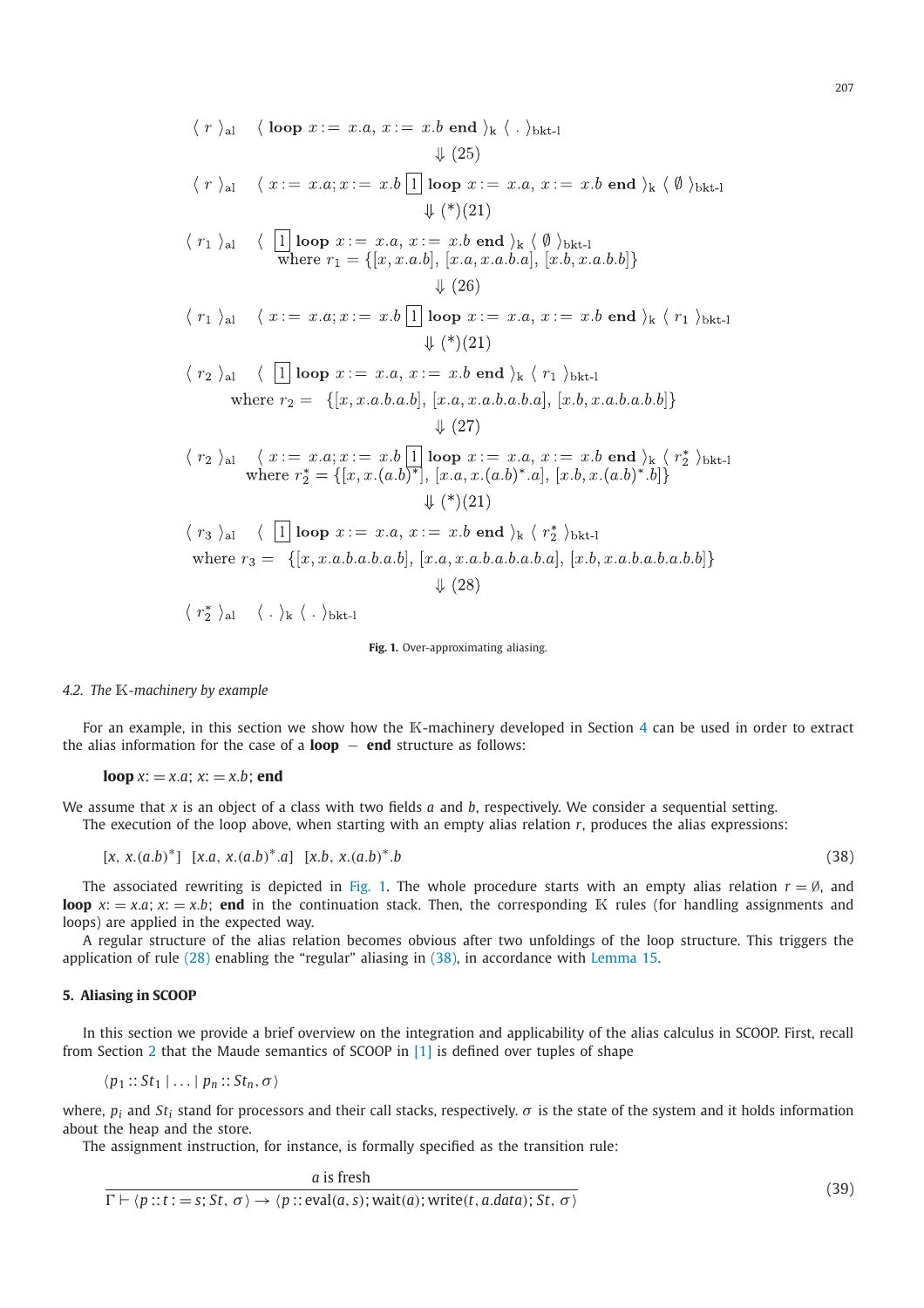where, intuitively, "eval(*a*, *s*)" evaluates *s* and puts the result on channel *a*, "wait(*a*)" enables processor *p* to use the evaluation result, "write(*t*, *a*.*data*)" sets the value of *t* to *a.data*, *St* is a call stack, and  $\Gamma$  is a typing environment [39] containing the class hierarchy of a program and all the type definitions.

The K-like rule for assignments

$$
\langle \frac{r}{(r_1-t)[t=(r_1/s-t)]-ot} \rangle_{\text{al}} \langle \frac{t:=s}{\cdot} \cdots \rangle_k \quad \text{with } r_1=r[ot=t] \quad (21)
$$

can be straightforwardly integrated in (39) by enriching the SCOOP configuration with a new component *alias*\_ encapsulating the alias information, and considering instead the transition:

$$
\Gamma \vdash \langle p::t:=s; St, \sigma, alias_{old} \rangle \rightarrow
$$
  

$$
\langle p::eval(a, s); wait(a); write(t, a.data); St, \sigma, alias_{new} \rangle
$$

where

 $alias_{old} = r$  *alias<sub>new</sub>* =  $(r_1 - t)[t = (r_1/s - t)] - ot$ 

with  $r$  and  $r_1$  as in (21). The integration of all the  $K$ -rules of the alias calculus on top of the Maude formalization of SCOOP is achieved by following a similar approach.

Nevertheless, it is important to point out that in order of the sound over-approximating aliases to be constructed as in Section 4, Theorem 20, one needs to simulate a SCOOP *sequential* setting. This is possible in SCOOP by creating all the objects in the program to be analyzed as objects handled by the same processor. An example computing the aliasing information is provided at: https://dl.dropboxusercontent.com/u/1356725/SCOOP-SCP.zip.Simply run the command > maude SCOOP.maude ..\examples\linked\_list-test.maude corresponding to the execution of the code in (6), Section 3

```
create x_0loop
  i := i + 1create xi
  xi.set_next(xi−1)
end
```
for five iterations of the loop. As can be observed based on the code in linked\_list-test.maude, in order to implement our applications in Maude, we use intermediate (but still intuitive) representations. For instance, the class structure defining a node in a simple linked list, with filed *next* and setter *set*\_*next* is declared as:

```
class 'NODE
   create {'make} (
   attribute { 'ANY } 'next : [?, . , 'NODE] ;
   procedure { 'ANY } 'set_next ( 'a_next : [?, ., 'NODE] ;) [...]
  )
end ;
```
where 'next : [?, ., 'NODE] stands for an object of type NODE, that is handled by the current processor (.) and that can be Void (?), and 'make plays the role of a constructor. The "entry point" of the program corresponds to the function 'make in the (main) class 'LINKED\_LIST\_TEST and is set via:

settings('LINKED\_LIST\_TEST, 'make, aliasing-on) .

Observe that the flag for performing the alias analysis is switched to "on". The relevant parts of the corresponding Maude output after executing the aforementioned command are as follows:

```
rewrite in SYSTEM :
[...] settings('LINKED_LIST_TEST, 'make, aliasing-on))
\perp{0}proc(0) :: nil | {0}proc(1) :: nil,
  {['x0 ; 'x0]} U {['x0 ; 'x1.'next]} U
  {['x0 ; 'x2.'next.'next]} U {['x0 ; 'x3.'next.'next.'next]} U
  {['x0 ; 'x4.'next.'next.'next.'next]} U
  [...]
  {['x3 ; 'x3]} U {['x3 ; 'x4.'next]}
```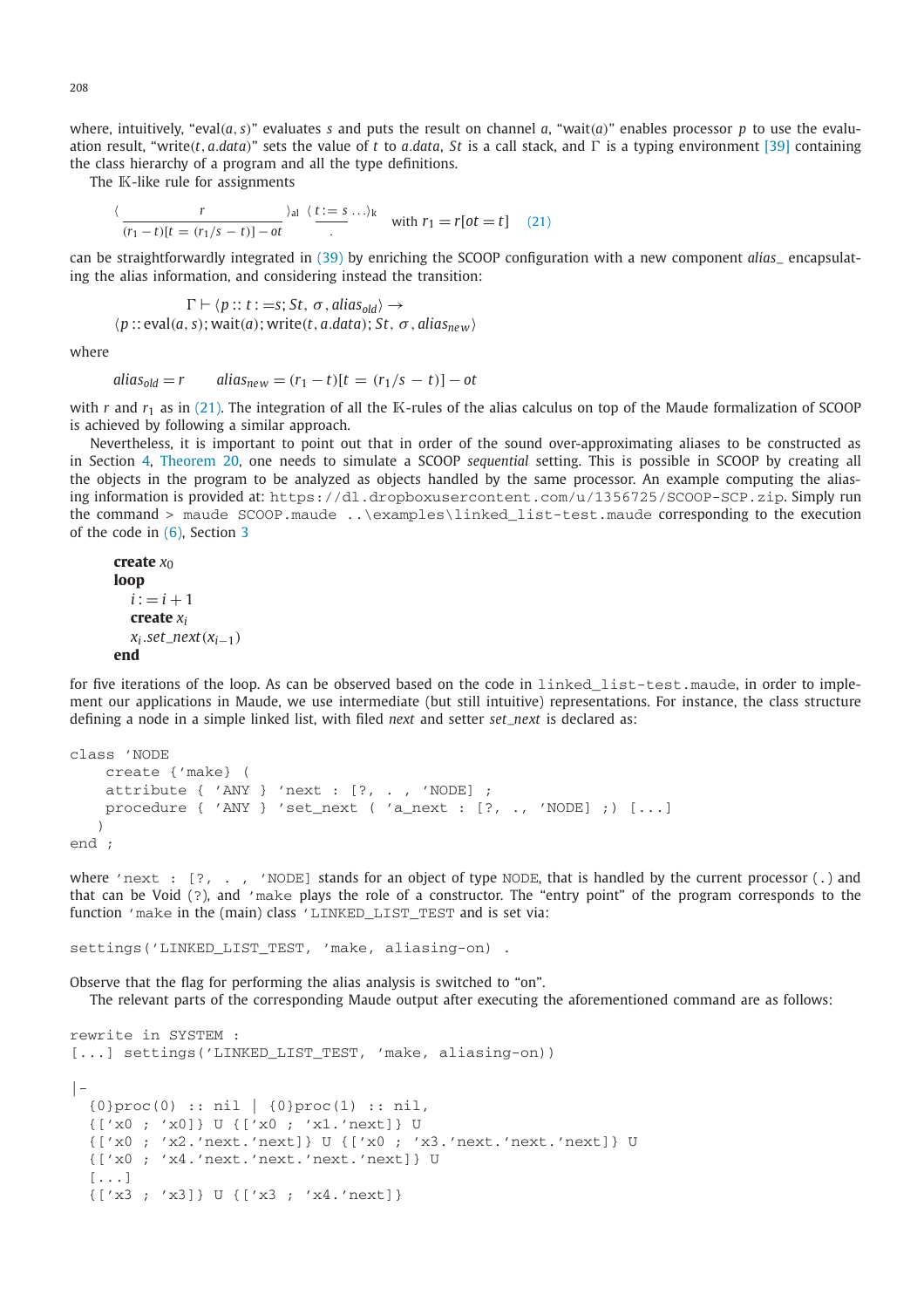```
state
 heap [...]
  store [...]
end
```
In short, one can see that two processors that were created finished executing the instructions on their corresponding call stacks:  ${0}$ proc $(0)$ : nil and  ${0}$ proc $(1)$ : nil. The aliased expressions include, as expected based on (7), pairs of shape  $[x_i; x_{i+k}$ .*next*<sup>k</sup>]. Moreover, the output displays the contents of the current system state, by providing information on the *heap* and *store*, as formalized in [1].

#### **6. Deadlocks in SCOOP**

In what follows we provide the details behind the formalization and the implementation of a deadlock detection mechanism for SCOOP. We discuss how Maude can be exploited in order to test and, respectively, model-check deadlocks in the context of SCOOP programs, we analyze the associated challenges and propose a series of corresponding solutions.

#### *6.1. Formalizing deadlocks in SCOOP*

Recall that the key idea of SCOOP is to associate to each object declared as *separate* a processor, or handler in charge of executing the routines of that object. Assume a processor  $p$  that performs a call  $o.f(a_1, a_2,...)$  on a separate object  $o$ , with separate arguments  $a_i$  ( $i \ge 1$ ). As previously stated in Section 2, according to the SCOOP semantics, the application of the call  $f$ (...) will *wait* until it has been able to *lock* all the separate objects associated to  $a_1, a_2, \ldots$  This reservation mechanism enables deadlocks to occur whenever a set of processors reserve each other circularly.

**Definition 21** *(Deadlock).* For a processor *p*, let *W* (*p*) be the set of handlers *p waits* for its asynchronous execution, and *H*(*p*) represent the set of resources *p* already acquired. A *deadlock* exists if for some set *D* of processors the following holds:

$$
(\forall p \in D).(\exists p' \in D).(p \neq p') \land (W(p) \cap H(p') \neq \emptyset). \tag{40}
$$

A deadlock can happen, for instance, in a Dining Philosophers scenario, where both philosophers and forks are objects residing on their own processors. Consider, for an example, two separate objects  $p_1$  and  $p_2$  denoting two philosophers, and two separate objects  $f_1$  and  $f_2$  denoting two forks. Assume that  $p_1$  picks  $f_1$ , whereas  $p_2$  picks  $f_2$ . Then, the following hold whenever  $p_1$  and  $p_2$  want to acquire both forks:  $H(p_1) = {f_1} = W(p_2)$  and  $H(p_2) = {f_2} = W(p_1)$ . Hence, Definition 21 is satisfied for  $D = \{p_1, p_2\}.$ 

The integration of a deadlock detection mechanism based on Definition 21 on top of the SCOOP formalization in [1] is immediate. As already presented in Section 2, the operational semantics of SCOOP is defined over tuples of shape:

$$
\langle p_1::St_1 \mid \ldots \mid p_n::St_n,\sigma\rangle
$$

where, *pi* and *Sti* stand for processors and their call stacks, respectively, and σ is the state of the system. Given a processor *p*<sup>'</sup> as in (40), the set  $H(p')$  corresponds, based on [1], to  $\sigma$ .*rq*\_*locks*(*p'*). Whenever the top of the instruction stack of a processor *p* is of shape  $lock({q_i},...,q_n)$ , we say that the wait set  $W(p)$  is the set of processors  ${q_1},...,q_n$ . Hence, assuming a predefined system configuration *(deadlock)*, the SCOOP transition rule corresponding to (40) can be written as:

$$
(aqs := ... | p::lock({q_i, ...});St | ...) \land (σ.rq\_locks(p').has(q_i))
$$
  
\n
$$
(aqs := ... | p::lock({q_i, ...});St | ...) \land (\sigma.rq\_locks(p').has(q_i))
$$
  
\n
$$
\langle (aqs, \sigma) \rightarrow \langle deadlock \rangle
$$
\n(41)

Note that σ.*procs* in (41) returns the set of processors in the system, whereas *aqs* stands for the list of these processors and their associated instruction stacks (separated by the associative and commutative operator "|" ). We use "..." to represent an arbitrary sequence of processors and processor stacks.

# *6.2. Testing deadlocks*

We implemented  $(41)$  and tested the deadlock detection mechanism on top of the formalization in [1] for the Dining Philosophers problem. A case study considering two philosophers sharing two forks can be run by downloading the SCOOP formalization at:

https://dl.dropboxusercontent.com/u/1356725/SCOOP-SCP-deadlock.zip

and executing the command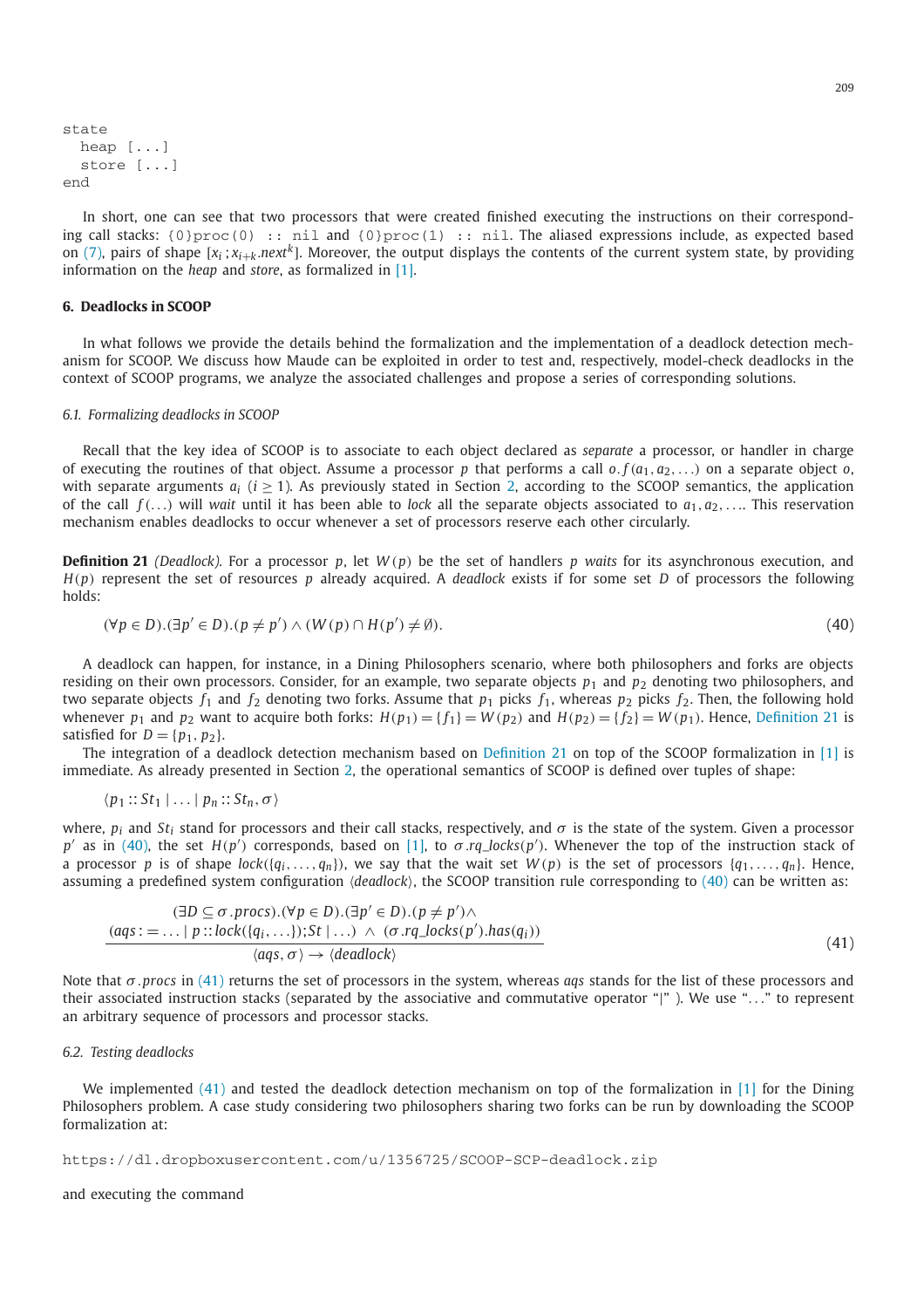> maude SCOOP.maude ..\examples\dining-philosophers-rewrite.maude

The class implementing the *philosopher* concept is briefly given below:

```
class 'PHILOSOPHER
   create { 'make } (
        attribute {'ANY} 'left : [!,T,'FORK] ;
        attribute {'ANY} 'right : [!,T,'FORK] ;
        procedure { 'ANY } 'make ( 'fl : [!,T,'FORK] ;
                                   'fr : [!,T,'FORK] ; )
            do ( assign ('left, 'fl) ; assign ('right, 'fr) ; )
            [...]
        end ;
        procedure { 'ANY } 'eat_wrong (nil)
            do ( command ('Current . 'pick_in_turn('left ;)) ; )
            [...]
        end ;
        procedure { 'ANY } 'pick_in_turn ('f : [!,T,'FORK] ; )
            do ( command ('Current . 'pick_two('f ; 'right ;)) ; )
            [...]
        end ;
        procedure { 'ANY } 'pick_two ('fa : [!,T,'FORK] ;
                                       'fb : [!,T,'FORK] ; )
            do ( command ('fa . 'use(nil)) ; command ('fb . 'use(nil)) ; )
            [...]
        end ;
[...] end
```
It declares two forks – 'left and 'right of type 'FORK, that can be handled by any processor  $(T)$  and that cannot be Void (!). Assume two philosophers p1 and p2 (of *separate* type PHILOSOPHER) and two forks f1 and f2 (of *separate* type FORK). Moreover, assume that 'left and 'right for p1 correspond to 'f1 and 'f2. For the case of p2 they correspond to 'f2 and 'f1, respectively. Asynchronously, p1 and p2 can execute eat\_wrong, which calls pick\_in\_turn(left). In the context of p1, the actual value of left is f1, whereas for p2 is f2. Consequently, both resources f1 and f2, respectively, may be locked "at the same time" by  $p1$  and  $p2$ , respectively. Note that  $pick$  in turn subsequently calls pick two that, intuitively, should enable the philosophers to use both forks. Thus, if  $f1$  and  $f2$ , respectively, are locked by p1 and p2, respectively, the calls pick\_two(f2, f1) and pick\_two(f1, f2) corresponding to p1 and p2 will (circularly) wait for each other to finish. According to the SCOOP semantics,  $pick\_two(fl, fl2)$  is waiting for p2 to release f2, whereas pick\_two(f2, f1) is waiting for p1 to release f1, as the forks are passed to pick\_two(...) as *separate* types. In the context of SCOOP, this corresponds to a Coffman deadlock [40].

The entry point of the program implementing the Dining Philosophers example is the function 'make in the class APPLICATION, which asks the two philosophers  $p1$  and  $p2$  to adopt a wrong eating strategy as above, possibly leading to a deadlock situation. The flag enabling the deadlock analysis as in (41) is set to "on". This information is specified using a Dining Philosophers configuration (DP-config) specified by settings('APPLICATION, 'make, deadlock-on).

Unfortunately, none of the executions of the Dining Philosophers scenario by simply invoking the Maude rewrite command lead to a deadlock situation. Each of our tests displayed the output:

```
rewrite in SYSTEM :
[...] settings('APPLICATION, 'make, deadlock-on)
|- {0}proc(0) :: nil | {0}proc(1) :: nil | {0}proc(3) :: nil
   {0}proc(5) :: nil | {0}proc(7) :: nil
   {0}proc(9) :: nil | {0}proc(11) :: nil
```
consisting of a list of processors (including the handlers of both the philosophers and the forks) with empty call stacks (:: nil). This indicates that every time, the two philosophers proceeded by lifting their forks simultaneously, hence no deadlock was possible.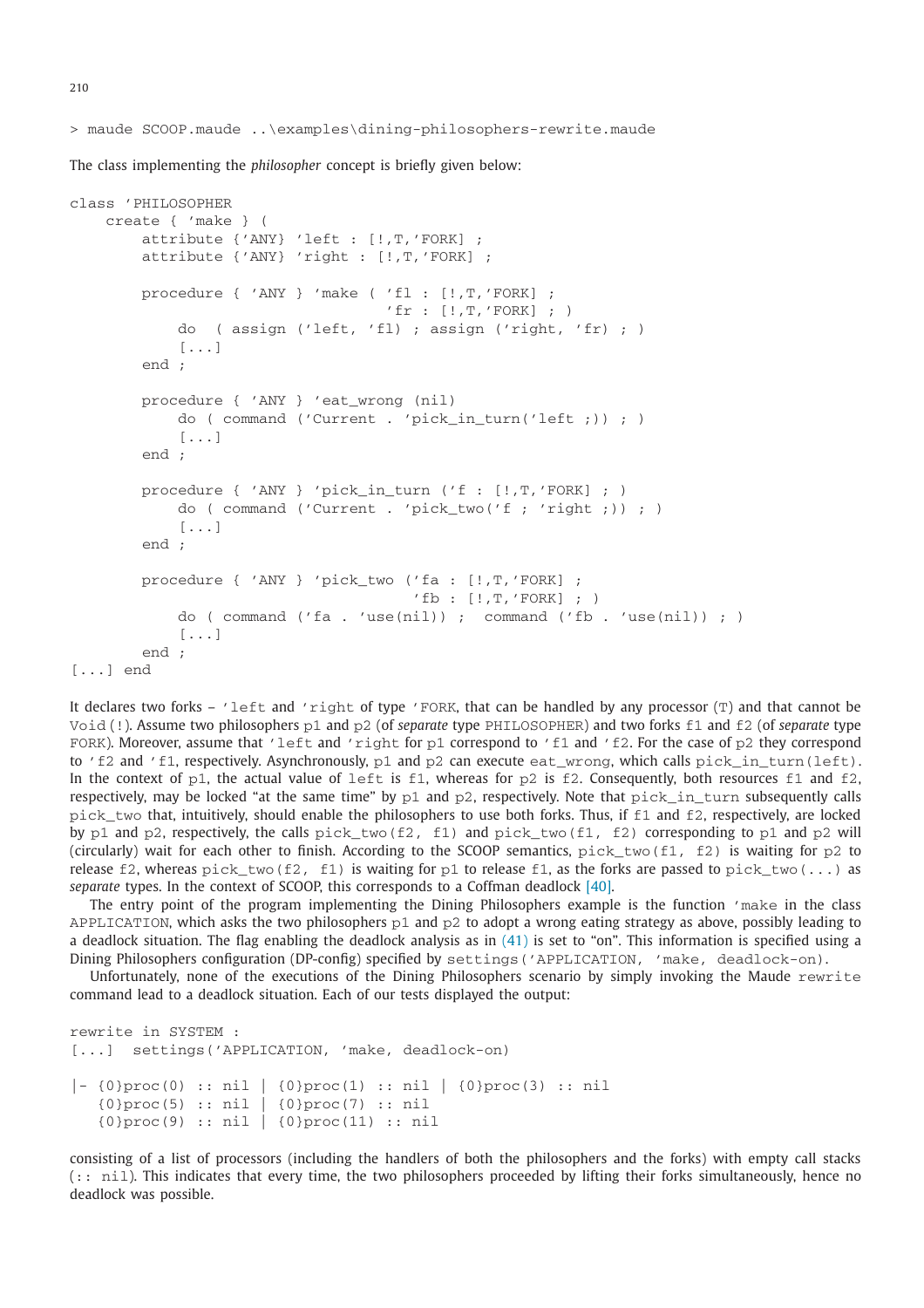One possible workaround is to use predefined strategies  $[41]$  in order to guide the rewriting of the Maude rules formalizing SCOOP towards a *{deadlock}* system configuration. An example of applying such a strategy for the Dining Philosophers case can be tested by running the command:

```
> maude SCOOP.maude ..\examples\dining-philosophers-strategy.maude
```
The command srew  $[\dots]$  using init; parallelismlock;  $[\dots]$ ; deadlock-on forces the execution of a pick in turn approach as above. This determines Maude to first trigger the rule [init] in the SCOOP formalization in [1]. This makes all the required initializations of the *bootstrap* processor. Then, one of the processors that managed to *lock* the necessary resources is ("randomly") enabled to proceed to the asynchronous execution of its instruction stack, according to the strategy parallelism{lock}. The last step of the strategy calls the rule [deadlock-on] implementing the Coffman deadlock detection as in (41).

This time the guided rewriting leads, indeed, to one solution identifying a deadlock. The relevant parts of the corresponding Maude output are as follows:

```
srewrite in SYSTEM :
[...] settings('APPLICATION, 'make, deadlock-on)
using init ; parallelism{lock} ; [...] ; deadlock-on .
Solution 1
```
result Configuration: deadlock

Nevertheless, such an approach requires lots of ingenuity (our strategy has more than 300 rules!) and, moreover, is not automated.

#### *6.3. Model-checking deadlocks*

In this section we provide an overview on our approach to model-checking deadlocks for SCOOP, using the LTL Maude model-checker [42]. As mentioned in the beginning of the current paper, the idea behind our work is to exploit the unifying flavor of the Maude executable semantics of SCOOP [1]. The latter integrates both the formalization of the language and its concurrency mechanisms, thus enabling using the semantic framework for program analysis purposes, "for free".

One possible way to proceed is by simply running the Maude LTL model-checker on a Dining Philosophers configuration (DP-config) as thoroughly discussed in Section 6.2:

red modelCheck(DP-config, [ ] no-deadlock-mck) .

.

Intuitively, [ ] no-deadlock-mck is a safety property stating the freedom from deadlocks. The predicate witnessing the absence of deadlocks is defined as:

```
eq < deadlock > | = no-deadlock-mck = false.
eq sys::Configuration |= no-deadlock-mck = true [owise] .
```
Above,  $\lt$  deadlock  $>$  is the predefined system configuration "signalling" deadlocks in the SCOOP rule (41), whereas *sys::Configuration* is an arbitrary SCOOP system configuration.

Unfortunately, running the LTL model checker led to the state space explosion problem. At a first look, the issue was caused by the size of the SCOOP formalization in [1] which includes all the aspects of a real concurrency model.

As a first step, we reduced this formalization by eliminating the parts that are not relevant in the context of deadlocking; examples include the garbage collection and the exception handling mechanisms.

In addition, we provided a simplified, abstract semantics of SCOOP based on aliasing. This idea stems from the fact that SCOOP processors are known from object references, that may be aliased. Therefore, the SCOOP semantics can be simplified by retaining within the corresponding transition rules only the information important for aliasing. Consider, for instance, the rules (2)–(4) specifying "**if**" instructions in Section 2. The abstract transition rule omits the evaluation of the conditional and computes the aliasing information similarly to the semantics of **then** ...**else** ...**end** in (10), in Section 3. The abstraction collects the aliases resulted after the execution of both "**if**" and "**else**" branches:

$$
\langle p::\textbf{if } e \textbf{ then } St_1 \textbf{ else } St_2 \textbf{ end}; St, \sigma, \text{alias}_{\text{old}} \rangle \rightarrow
$$
  

$$
\langle p::St, \sigma, \text{alias}_{\text{new}} \rangle
$$

Observe that the SCOOP system configurations in (1) are enriched with a new component *alias*\_ consisting of a set of alias expressions. Above, *alias<sub>old</sub>* is the aliasing before the execution of the "if" instruction, whereas, intuitively, *alias<sub>new</sub>* stands for  $alias_{old} \times St_1 \cup alias_{old} \times St_2$ .

 $(42)$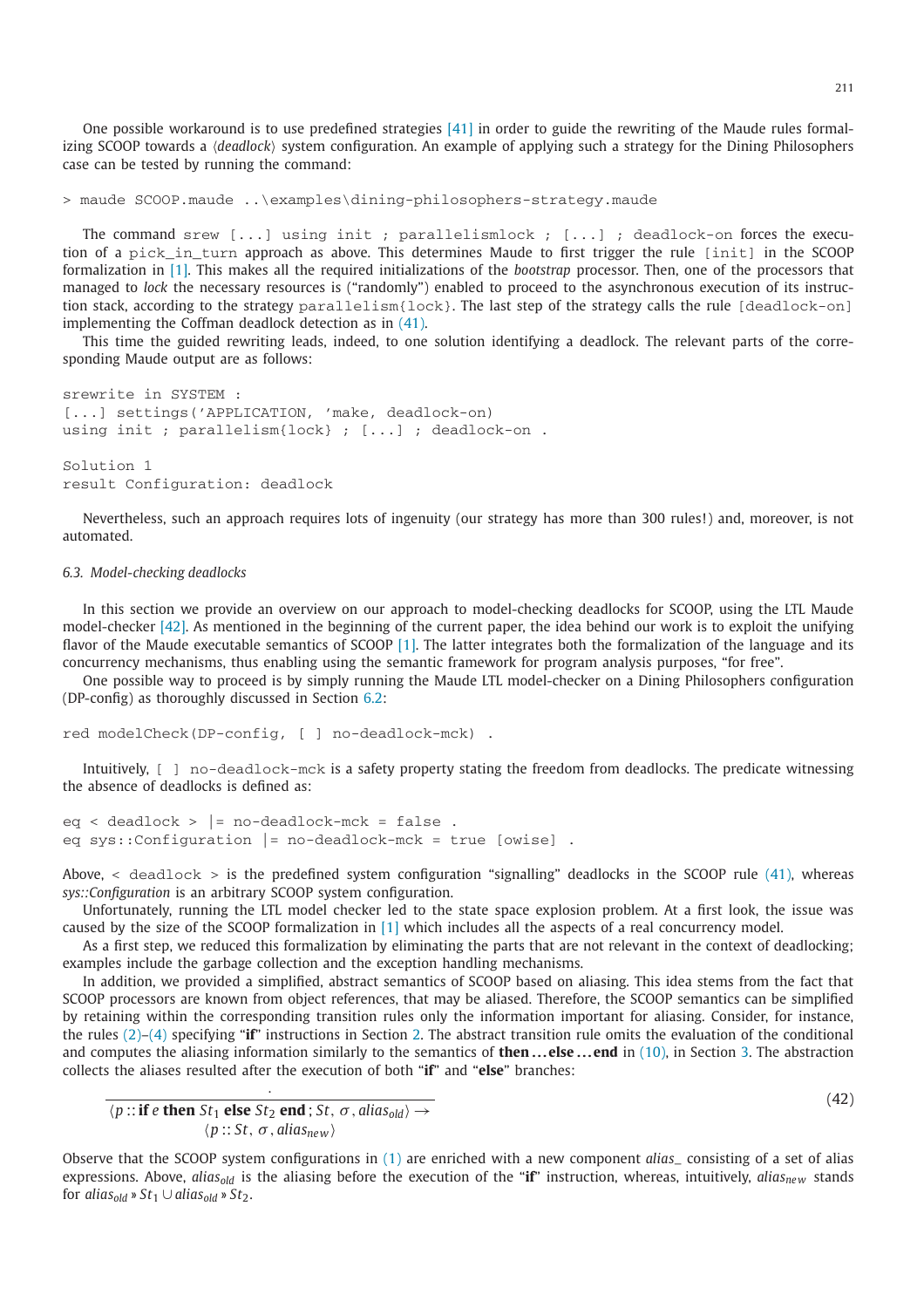As a second step, we analyzed the implementation in [1] from a more engineering perspective, and identified a series of design decisions that either slowed down considerably the rewriting or made the search space grow unnecessarily large. After running some experiments, we understood that the parallelism rule

$$
\frac{\langle p_1 :: St_1, \sigma \rangle \to \langle p'_1 :: St'_1, \sigma' \rangle}{\langle p_1 :: St_1 \mid p_2 :: St_2, \sigma \rangle \to \langle p'_1 :: St'_1 \mid p_2 :: St_2, \sigma' \rangle}
$$
\n(43)

in [1] was increasing the rewriting time. Though elegant from the formalization perspective, the usage of this rule was not efficient. Therefore, we eliminated it from the SCOOP semantics and made the remaining rules apply directly, by matching at top. For instance, the abstract rule (42) formalizing "**if**" instructions in the context of one processor *p* becomes:

$$
\langle p::\textbf{if } e \textbf{ then } St_1 \textbf{ else } St_2 \textbf{ end}; St \mid aqs, \sigma, alias_{old} \rangle \rightarrow
$$
  

$$
\langle p::St \mid aqs, \sigma, alias_{new} \rangle
$$

 $(44)$ 

for an arbitrary list *aqs* of processors and their instruction stacks. For Dining Philosophers, for example, this modification reduced the rewriting time from around 10 s to less than 1 s.

Recall that SCOOP processors communicate via channels. The implementation in [1] creates *fresh* channels (as in (2), for instance) parameterized by natural indexes. This was inefficient for model-checking purposes, as the state space contained many identical states up-to channel naming.

The implementation of the above observations enabled us to successfully identify a deadlock situation in a Dining Philosophers scenario, by using the Maude LTL model-checker. The new (reduced) formalization of SCOOP can be found at:

https://dl.dropboxusercontent.com/u/1356725/SCOOP-SCP.zip.

This approach successfully identifies a SCOOP deadlock configuration:

.

```
[...]
 proc(7) ::lock(({proc(3)} U {proc(5)})) ;
 command('fa . 'use(nil)) ; command('fb . 'use(nil)) ;
  [...]
 proc(9) ::
  lock(({proc(3)} U {proc(5)})) ;
  command('fa . 'use(nil)) ; command('fb . 'use(nil)) ;
  [...]
state
 regions(
     proc(3) --> {ref(4)} # proc(5) --> {ref(6)} #
          proc(7) --> {ref(8)} # proc(9) --> {ref(10)} #
  [...]
  \lambdaheap
    objects
        'f1 --> ref(4) # 'f2 --> ref(6) #
              'p1 --> ref(8) # 'p2 --> ref(10) #
    [...]
  end
```
At a closer look, the information within the SCOOP deadlock state above identifies two processors  $\text{proc}(7)$  and proc(9) that cannot process the lock(({proc(3)} U {proc(5)})) statement at the top of their corresponding instruction stacks. Observe, based on the content of regions above, that  $\text{proc}(7)$  is the processor handling the reference ref(8) which corresponds to the philosopher object 'p1. Similarly, proc(9) corresponds to the philosopher 'p2, whereas  $\text{proc}(3)$  and  $\text{proc}(5)$  are associated to the fork objects ' $f1$  and ' $f2$ , respectively. Hence, it must be the case that each of the philosophers asynchronously picked (*i.e.*, locked) one of the two forks by executing  $\text{pick_in-turn(...).}$ This way, locking both fork resources  $(\text{lock}((\text{proc}(3)) \cup \text{proc}(5))))$  by any of the philosophers, in order to execute  $\text{pick\_two}$  (...), is impossible according to the SCOOP semantics of locks.

It is worth mentioning that our approach can introduce spurious results, due to the over-approximating nature of the alias calculus. Nevertheless, since the over-approximations are sound, it is guaranteed that no false-negatives are identified.

Unfortunately, model-checking deadlocks in a scenario with five philosophers, for instance, takes unacceptably long time. Further improvements may be obtained by following the same recipe of collapsing semantically equivalent states, from the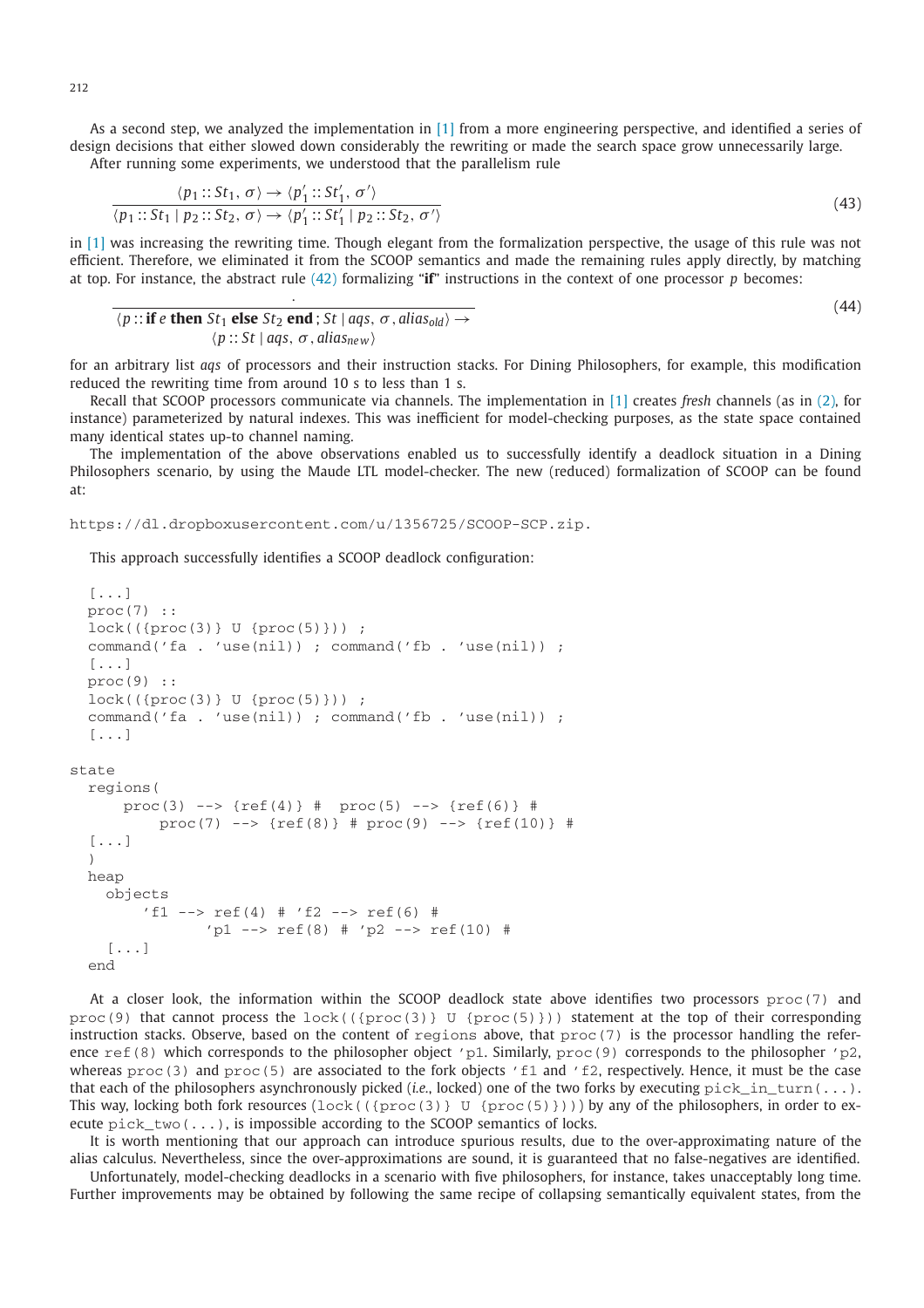deadlocking perspective. A major source of redundancy is represented by the so-called *regions* in [1] that, intuitively, manage all the objects handled by the same processor. Their elimination from the SCOOP abstract state could improve the overall time performance by enabling the model-checker to make less identifications.

An additional observation is that most of the rewrite rules formalizing SCOOP are conditional and have rewrites in their conditions. This makes their execution expensive and inefficient for model-checking. A reduction semantics of SCOOP [33,43] is therefore worth investigating as future work.

#### **7. Conclusions and pointers to future work**

The focus of this paper is on building a toolbox for the analysis of SCOOP programs, with emphasis on an alias analyzer and a deadlock detector. The naturalness of our approach consists of exploiting the recent formalization of SCOOP in [1], that is executable and implemented in Maude [6]. This provides a unifying framework that can be used not only to reason about the SCOOP model and its design as in [1], but also to analyze SCOOP programs via Maude's analysis tools.

Of particular interest for the aliasing tool is the calculus introduced in [19], which abstracts the aliasing information in terms of explicit access paths referred to as "alias expressions". We provide an extension of this calculus from finite alias relations to infinite ones corresponding to loops and recursive calls. Moreover, we devise an associated RL-based executable specification using K notation [36]. In Theorem 20 we show that the RL-based machinery implements an algorithm that can terminate with a sound over-approximation of "may aliasing", in non-concurrent settings. This is achieved based on the sound (finitely representable) over-approximation of alias expressions in terms of regular expressions, as in Lemma 15. The integration of the alias calculus on top of the Maude formalization of SCOOP [1] is straightforward, based on the aforementioned executable specification of the calculus. Executions of SCOOP programs can be simulated by simply exploiting the Maude rewriting capabilities, hence the computation of the corresponding aliasing information is immediate.

One limitation of our approach is that the termination of the aforementioned RL-machinery holds up to non-qualified (mutually) recursive calls. Handling qualified (mutually) recursive calls is left to further investigation.

We agree that it could be worth presenting our analysis as an abstract interpretation (AI)  $[44]$ . A modeling exploiting the machinery of AI (based on abstract domains, abstraction and concretization functions, Galois connections, fixed-points, *etc.*) is an interesting topic left for future investigation.

An immediate direction for future work is to identify interesting (industrial) case studies to be analyzed using the framework developed in this paper. We are also interested in devising heuristics comparing the efficiency and the precision (*e.g.*, the number of false positives introduced by the alias approximations) between our approach and other aliasing techniques.

Another research direction is to derive alias-based abstractions for analyzing concurrent programs. We foresee possible connections with the work in [45] on concurrent Kleene algebra formalizing choice, iteration, sequential and concurrent composition of programs. The corresponding definitions exploit abstractions of programs in terms of traces of events that can depend on each other. Thus, obvious challenges in this respect include: (i) defining notions of dependence for all the program constructs in this paper, (ii) relating the concurrent Kleene operators to the semantics of the SCOOP concurrency model and (iii) checking whether fixed-points approximating the aliasing information can be identified via fixed-point theorems.

Furthermore, it would be worth investigating whether the graph-based model of alias relations introduced in [19] can be exploited in order to derive finite K specifications of the extended alias calculus. In case of a positive answer, the general aim is to study whether this type of representation increases the speed of the reasoning mechanism, and why not – its accuracy. With the same purpose, we refer to a possible integration with the technique in  $[46]$  that handles point-to graphs via a stack-based algorithm for fixed-point computations.

Related to deadlock detection, the second contribution of this paper, we provided a formalization based on sets of acquired resources and sets of handlers processors wait to lock in their attempt to execute asynchronously. This definition corresponds to Coffman deadlocks [40] in the context of SCOOP, occurring whenever there is a set of processors reserving each other circularly. We introduced the equivalent SCOOP semantic rule and discussed the results of using Maude in order to analyze deadlocks in the context of a Dining Philosophers scenario. On the one hand, the SCOOP semantics in [1] is very large, as it incorporates all the aspects of a real concurrency model. On the other hand, the formalization in [1] was tailored for reasoning about the SCOOP model, and not necessarily about SCOOP applications, hence it includes design decisions (such as index-based naming of communication channels) that make the state space grow unacceptably large for model-checking purposes. As a workaround for the model-checking issue, we presented the idea behind building an abstract semantics of SCOOP based on aliases, together with a series of implementation improvements that eventually enabled the Maude LTL model-checker to correctly identify deadlocks. A survey on abstracting techniques on top of Maude executable semantics is provided in [5].

We leave investigating the relationship between the original SCOOP semantics and the aliasing-based one as future work. At this point we observe that the abstract alias semantics introduces false positives (w.r.t. deadlocking as well) due to the over-approximating nature of the alias calculus.

As a clear direction for future work we consider designing and analyzing deadlock situations for more SCOOP applications. Based on the experience so far, this would help better understand and observe the SCOOP state space, thus providing hints for further improvements in the context of model-checking, for instance. As we could already see, major advances in this regard are obtained when semantically equivalent states are identified and collapsed within the same equivalence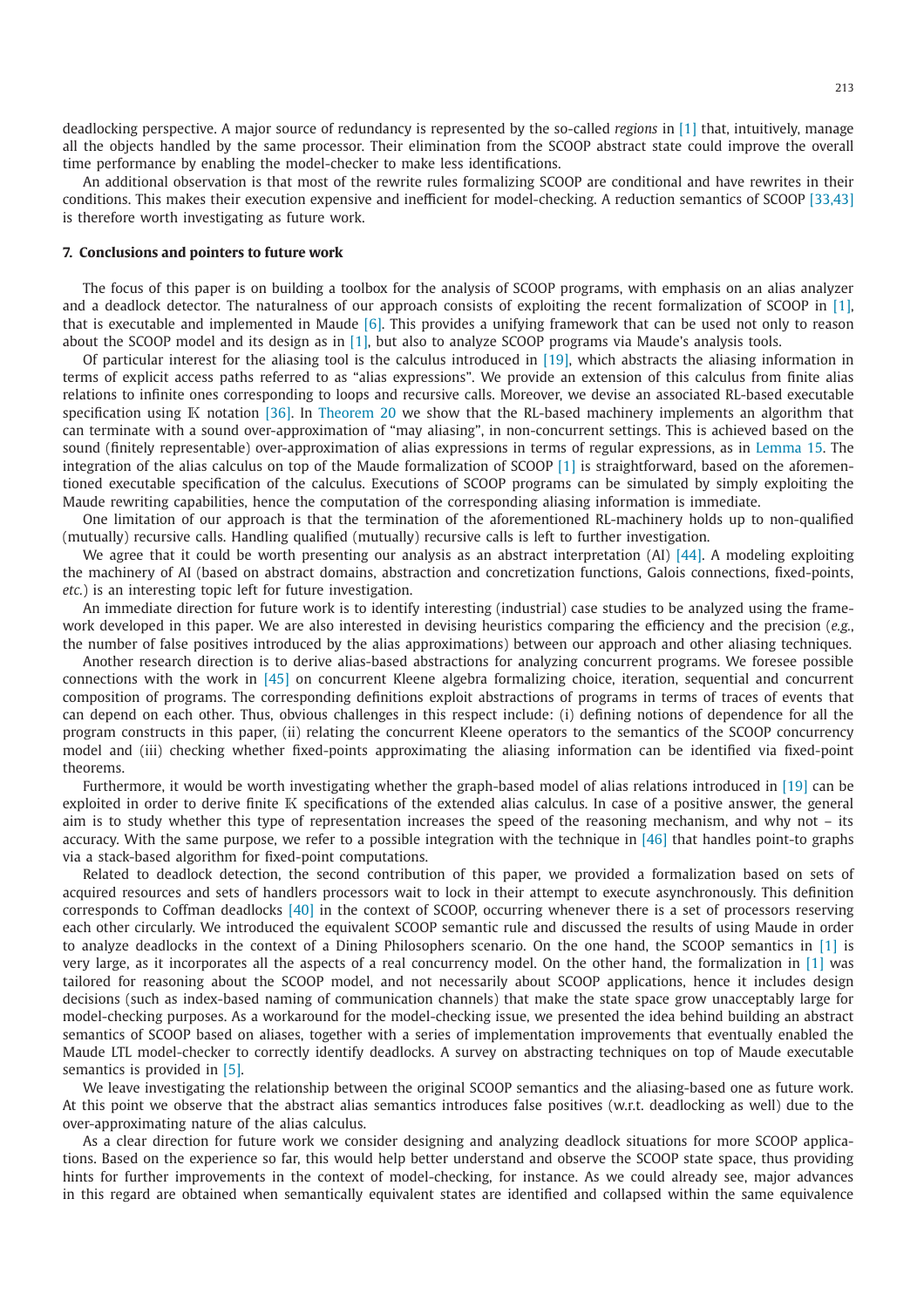classes. This was the case of the indexed-based communication channels in Section 6.3. Similar redundant states are introduced by the so-called "regions" in SCOOP "administrating" objects handled by the same processor. Nevertheless, as the rewrite rules defining the semantics of SCOOP are conditional and have rewrites in their conditions, model-checking can still be expensive. A reduction semantics [33,43] of SCOOP is therefore worth investigating.

#### **Acknowledgements**

We are grateful for valuable comments to the anonymous reviewers of SCP, FTSCS'14, Măriuca Asăvoae, Alexander Kogtenkov, José Meseguer, Benjamin Morandi and Sergey Velder.

The research leading to these results has received funding from the European Research Council under the European Union's Seventh Framework Programme (FP7/2007-2013) / ERC Grant agreement no. 291389.

#### **References**

- [1] B. Morandi, M. Schill, S. Nanz, B. Meyer, Prototyping a concurrency model, in: J. Carmona, M.T. Lazarescu, M. Pietkiewicz-Koutny (Eds.), 13th International Conference on Application of Concurrency to System Design, ACSD 2013, Barcelona, Spain, 8–10 July, 2013, IEEE Computer Society, 2013, pp. 170–179.
- [2] B. Meyer, Eiffel: The Language, Prentice-Hall, 1991.
- [3] F.A. Torshizi, J.S. Ostroff, R.F. Paige, M. Chechik, The SCOOP concurrency model in Java-like languages, in: P.H. Welch, H.W. Roebbers, J.F. Broenink, F.R.M. Barnes, C.G. Ritson, A.T. Sampson, G.S. Stiles, B. Vinter (Eds.), The Thirty-Second Communicating Process Architectures Conference, CPA 2009, organised under the auspices of WoTUG, Eindhoven, The Netherlands, 1–6 November 2009, in: Concurr. Syst. Eng. Ser., vol. 67, IOS Press, 2009, pp. 1–6.
- [4] A. Rusakov, J. Shin, B. Meyer, Simple concurrency for robotics with the Roboscoop framework, in: 2014 IEEE/RSJ International Conference on Intelligent Robots and Systems, Chicago, IL, USA, September 14–18, 2014, 2014, pp. 1563–1569.
- [5] J. Meseguer, G. Rosu, The rewriting logic semantics project: a progress report, Inf. Comput. 231 (2013) 38–69, http://dx.doi.org/10.1016/j.ic.2013.08.004. [6] M. Clavel, F. Durán, S. Eker, P. Lincoln, N. Martí-Oliet, J. Meseguer, C. Talcott, All About Maude – a High-Performance Logical Framework: How to Specify,
- Program and Verify Systems in Rewriting Logic, Springer-Verlag, Berlin, Heidelberg, 2007. [7] W. Landi, B.G. Ryder, Pointer-induced aliasing: a problem classification, in: Proceedings of the 18th ACM SIGPLAN-SIGACT Symposium on Principles of Programming Languages, POPL '91, ACM, New York, NY, USA, 1991, pp. 93–103, http://doi.acm.org/10.1145/99583.99599.
- [8] W. Landi, Undecidability of static analysis, ACM Lett. Program. Lang. Syst. 1 (4) (1992) 323–337, http://doi.acm.org/10.1145/161494.161501.
- [9] E.M. Myers, A precise inter-procedural data flow algorithm, in: Proceedings of the 8th ACM SIGPLAN-SIGACT Symposium on Principles of Programming Languages, POPL '81, ACM, New York, NY, USA, 1981, pp. 219–230, http://doi.acm.org/10.1145/567532.567556.
- [10] M. Hind, M.G. Burke, P.R. Carini, J. Choi, Interprocedural pointer alias analysis, ACM Trans. Program. Lang. Syst. 21 (4) (1999) 848–894, http://doi.acm.org/10.1145/325478.325519.
- [11] A. Diwan, K.S. McKinley, J.E.B. Moss, Type-based alias analysis, in: J.W. Davidson, K.D. Cooper, A.M. Berman (Eds.), Proceedings of the ACM SIG-PLAN '98 Conference on Programming Language Design and Implementation, PLDI, Montreal, Canada, June 17–19, 1998, ACM, 1998, pp. 106–117, http://doi.acm.org/10.1145/277650.277670.
- [12] M. Burke, P. Carini, J.-D. Choi, M. Hind, Flow-insensitive interprocedural alias analysis in the presence of pointers, in: K. Pingali, U. Banerjee, D. Gelernter, A. Nicolau, D. Padua (Eds.), Languages and Compilers for Parallel Computing, in: Lect. Notes Comput. Sci., vol. 892, Springer, Berlin, Heidelberg, 1995, pp. 234–250.
- [13] J.-D. Choi, M. Burke, P. Carini, Efficient flow-sensitive interprocedural computation of pointer-induced aliases and side effects, in: Proceedings of the 20th ACM SIGPLAN-SIGACT Symposium on Principles of Programming Languages, POPL '93, ACM, New York, NY, USA, 1993, pp. 232–245, http://doi.acm.org/10.1145/158511.158639.
- [14] M. Emami, R. Ghiya, L.J. Hendren, Context-sensitive interprocedural points-to analysis in the presence of function pointers, in: Proceedings of the ACM SIGPLAN 1994 Conference on Programming Language Design and Implementation, PLDI '94, ACM, New York, NY, USA, 1994, pp. 242–256, http://doi.acm.org/10.1145/178243.178264.
- [15] R.P. Wilson, M.S. Lam, Efficient context-sensitive pointer analysis for C programs, in: Proceedings of the ACM SIGPLAN 1995 Conference on Programming Language Design and Implementation, PLDI '95, ACM, New York, NY, USA, 1995, pp. 1–12, http://doi.acm.org/10.1145/207110.207111.
- [16] A. Miné, Field-sensitive value analysis of embedded C programs with union types and pointer arithmetics, in: Proceedings of the 2006 ACM SIG-PLAN/SIGBED Conference on Language, Compilers, and Tool Support for Embedded Systems, LCTES '06, ACM, New York, NY, USA, 2006, pp. 54–63, http://doi.acm.org/10.1145/1134650.1134659.
- [17] E. Albert, P. Arenas, S. Genaim, G. Puebla, Field-sensitive value analysis by field-insensitive analysis, in: A. Cavalcanti, D. Dams (Eds.), Proceedings of the FM 2009: Formal Methods, Second World Congress, Eindhoven, The Netherlands, November 2–6, 2009, in: Lect. Notes Comput. Sci., vol. 5850, Springer, 2009, pp. 370–386.
- [18] M. Hind, Pointer analysis: haven't we solved this problem yet?, in: J. Field, G. Snelting (Eds.), Proceedings of the 2001 ACM SIGPLAN-SIGSOFT Workshop on Program Analysis for Software Tools and Engineering, PASTE'01, Snowbird, Utah, USA, June 18–19, 2001, ACM, 2001, pp. 54–61, http://doi.acm.org/10.1145/379605.379665.
- [19] A. Kogtenkov, B. Meyer, S. Velder, Alias calculus, change calculus and frame inference, Sci. Comput. Program. 97 (2015) 163–172, http://dx.doi.org/ 10.1016/j.scico.2013.11.006.
- [20] J.R. Larus, P.N. Hilfinger, Detecting conflicts between structure accesses, in: R.L. Wexelblat (Ed.), Proceedings of the ACM SIGPLAN'88 Conference on Programming Language Design and Implementation, PLDI, Atlanta, Georgia, USA, June 22–24, 1988, ACM, 1988, pp. 21–34, http://doi.acm.org/ 10.1145/53990.53993.
- [21] I.M. Asavoae, Abstract semantics for alias analysis in K, Electron. Notes Theor. Comput. Sci. 304 (2014) 97-110, http://dx.doi.org/10.1016/j.entcs. 2014.05.005.
- [22] M. Hills, P. Klint, J.J. Vinju, Program analysis scenarios in Rascal, in: F. Durán (Ed.), Rewriting Logic and Its Applications 9th International Workshop, WRLA 2012, Held as a Satellite Event of ETAPS, Tallinn, Estonia, March 24–25, 2012, in: Lect. Notes Comput. Sci., vol. 7571, Springer, 2012, pp. 10–30, Revised Selected Papers.
- [23] C. Shih, J.A. Stankovic, Survey of deadlock detection in distributed concurrent programming environments and its application to real-time systems, Tech. rep., Amherst, MA, USA, 1990.
- [24] G.R. Andrews, G.M. Levin, On-the-fly deadlock prevention, in: Proceedings of the First ACM SIGACT-SIGOPS Symposium on Principles of Distributed Computing, PODC '82, ACM, New York, NY, USA, 1982, pp. 165–172.
- [25] T. Minoura, Deadlock avoidance revisited, J. ACM 29 (4) (1982) 1023-1048.